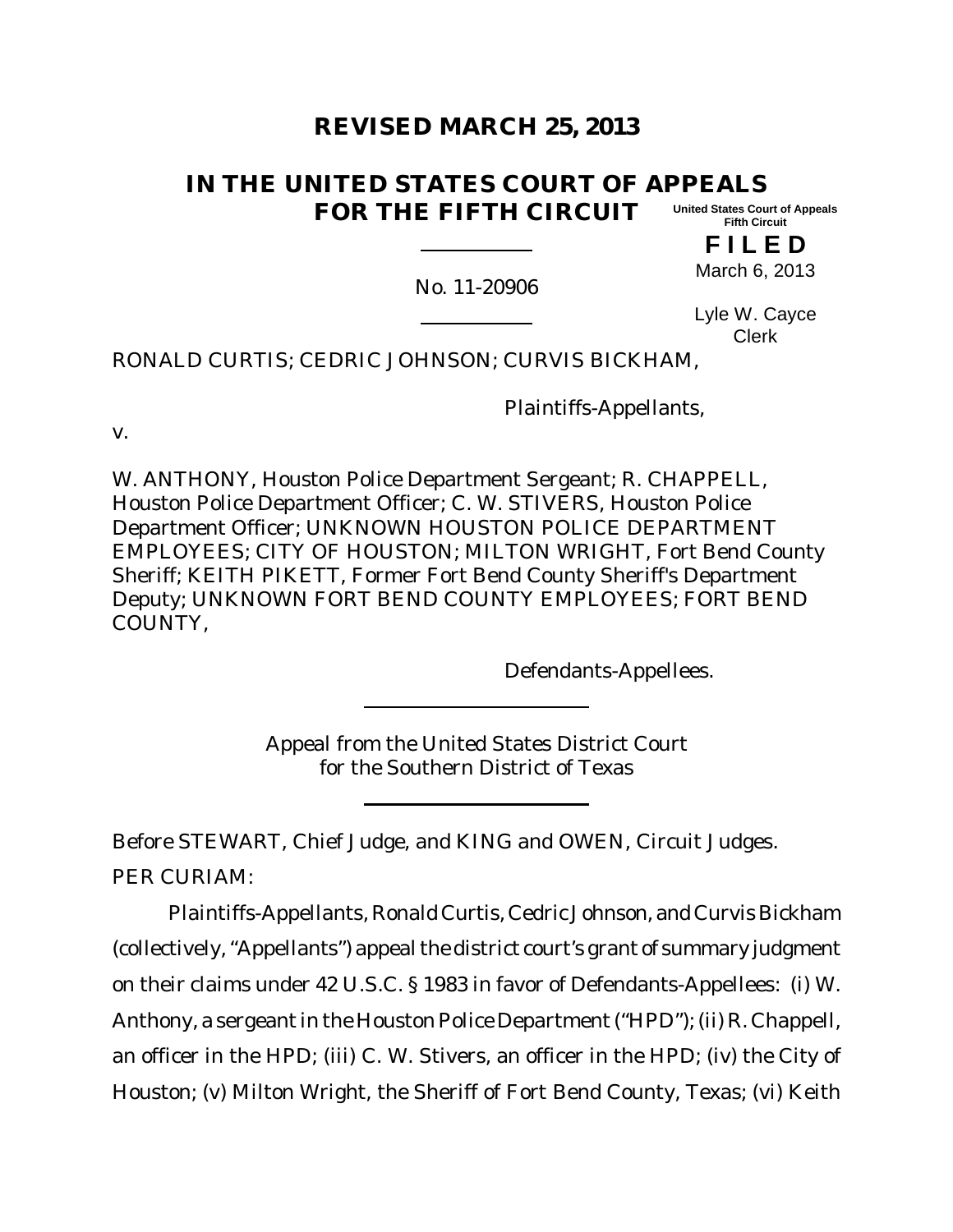Pikett, a former deputy in the Fort Bend County Sheriff's Department; and (vii) Fort Bend County (collectively, "Appellees"). $1$  For the reasons provided below, we AFFIRM the district court's judgment.

**I. Background on Dog-Scent Lineups**

Appellants challenge Appellees' reliance on "dog-scent lineups," which Pikett conducted and which the municipalities used to arrest, charge, and hold Appellants.

**A. Pikett's Procedures**

To conduct his lineups, Pikett made use of scent-discriminating bloodhounds. First, Pikett would obtain a scent sample from the suspect under investigation by wiping the suspect with a sterile gauze pad. The gauze pad, containing the suspect's "human scent" and "skin cells," would be stored in a Ziploc bag until the time of the lineup.

At the time of the lineup, a second officer would arrange six cans, one containing the suspect's scent pad and the other five containing scent pads from other persons of the same gender and race. The officer would arrange the cans approximately ten feet apart and positioned perpendicular to the wind so as to minimize the crossing of scents.

Thereafter, Pikett would expose a bloodhound to a scent sample taken from the crime scene. The trained bloodhound would "alert" if the scent pad from any of the six cans matched the crime scene sample. Pikett would repeat the exercise with a second bloodhound to confirm the first bloodhound's alert.

<sup>&</sup>lt;sup>1</sup> Appellants also assert claims against "unknown" HPD and Fort Bend County employees. Additionally, to the extent Appellants assert claims against Anthony, Chappell, Stivers, and Wright in their official, as opposed to their individual, capacities, we address those claims in our discussion of Appellants' claims against the City of Houston and Fort Bend County.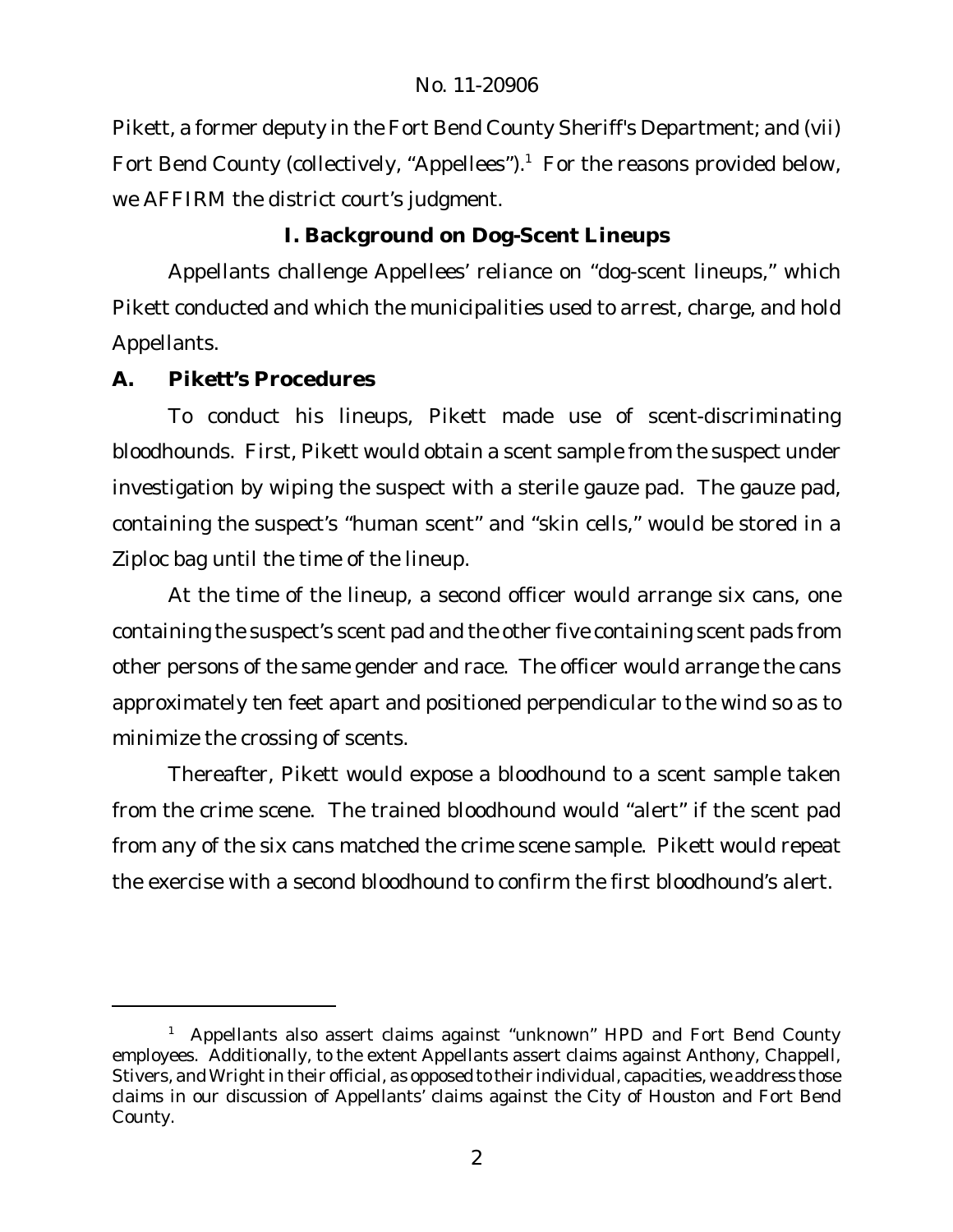**2. Pikett's Connection to the HPD**

Although Pikett was a deputy with the Fort Bend County Sheriff's Department, he volunteered his services to the HPD.

**3. Texas Caselaw Concerning the Use of Dog-Scent Lineups**

Texas state jurisprudence concerning the use of dog-scent lineups has evolved over the past decade. However, at the time of the events at issue in this case, approximately 2007 to 2009, the Texas courts uniformly had accepted Pikett as an expert on dog-scent lineups. Furthermore, the Texas courts uniformly had accepted the results of his lineups as inculpatory evidence in criminal proceedings.

The following is a representative timeline of recent Texas cases concerning the use of dog-scent lineups. Each of these cases personally involved Pikett:

> (i) *Winston v. State*, 78 S.W.3d 522, 527 (Tex. App. 2002) (concluding that the use of dog-scent lineups is a "legitimate field of expertise");

> (ii) *Robinson v. State*, No. 09-06-51-CR, 2006 WL 3438076, at \*4 (Tex. App. Nov. 29, 2006) (unpublished) (applying *Winston* to reach the same conclusion);

> (iii) *Winfrey v. State*, 323 S.W.3d 875, 884-85 (Tex. Crim. App. 2010) (holding that inculpatory evidence obtained from dog-scent lineups "may raise a strong suspicion of . . . guilt," but "is merely supportive" and, "when used alone or as primary evidence, [is] legally insufficient to support a conviction"); $^2$

> (iv) *State v. Smith*, 335 S.W.3d 706, 712 (Tex. App. 2011) (affirming the trial court's finding that the state had failed to establish the reliability of Pikett's dog-scent lineups, but

<sup>2</sup> This "*Winfrey*" case, which proceeded in state court, is the predicate criminal proceeding to *Winfrey v. San Jacinto County*, No. 11-20555, 2012 WL 3062159 (5th Cir. Jul. 27, 2012) (unpublished), a federal constitutional tort case discussed throughout this opinion. All subsequent references to "*Winfrey*" refer to the federal proceeding.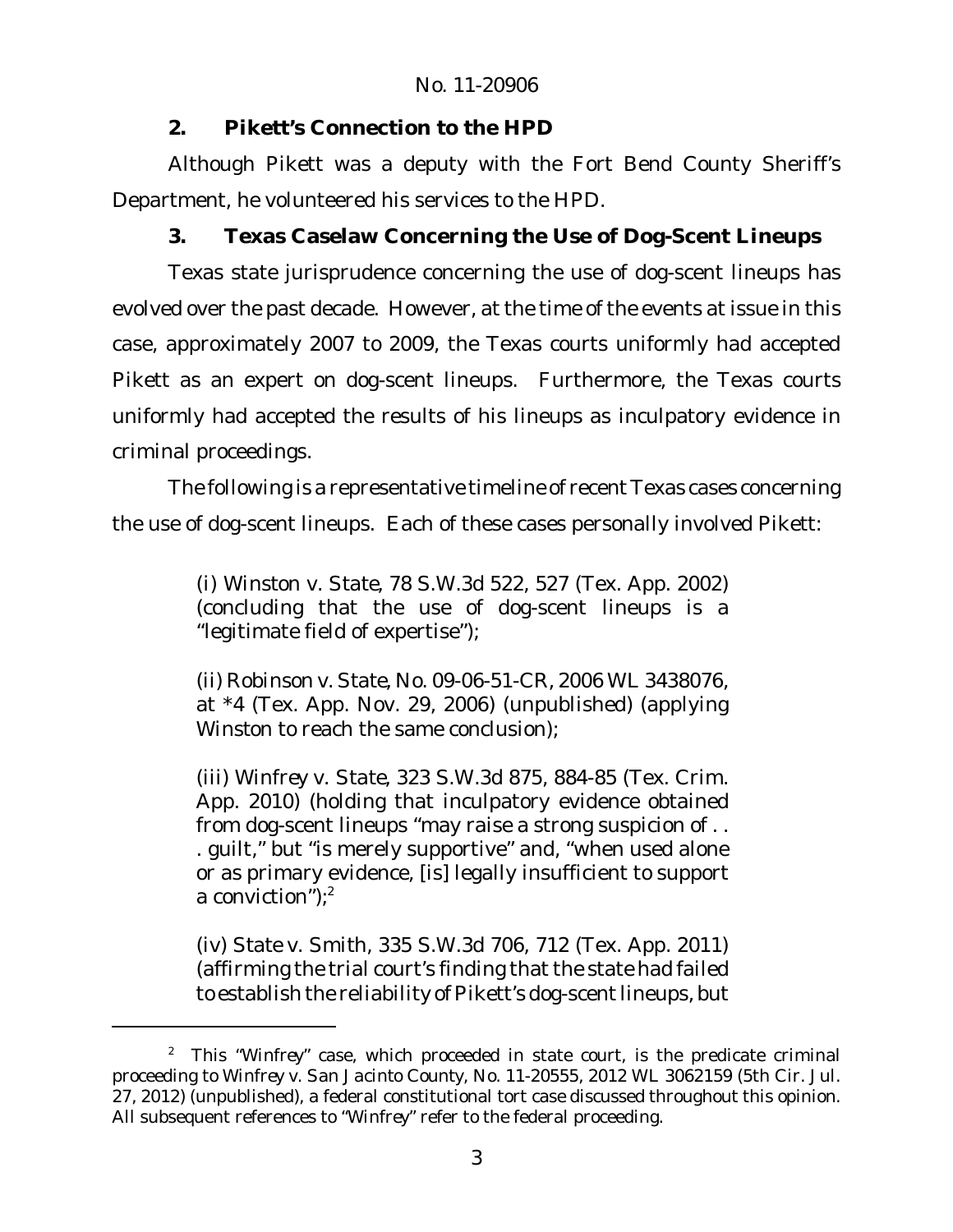declining to reach whether the use of such lineups remains a legitimate area of expertise in light of *Winfrey v. State*); and

(v) *Powell v. State*, No. 14-09-398-CR, 2011 WL 1579734, at \*2 n.2, 3 (Tex. App. Apr. 21, 2011) (unpublished) (affirming the trial court's finding that Pikett's dog-scent lineups were reliable with respect to the "procedures employed in this particular case," and noting that the appellant had not challenged the facial legitimacy of dogscent lineups).

**II. Background on** *Winfrey v. San Jacinto County*

On July 27, 2012, this Court issued a decision in *Winfrey v. San Jacinto County*, No. 11-20555, 2012 WL 3062159 (5th Cir. Jul. 27, 2012) (unpublished), which resolved legal issues that directly parallel those raised in this appeal and which addressed much of the same evidence.<sup>3</sup> In Winfrey, the plaintiff, who was represented by the same counsel as the Appellants here, brought a similar action under 42 U.S.C. § 1983 pertaining to a dog-scent lineup conducted by Pikett. The *Winfrey* plaintiffs sued Fort Bend County; Pikett; and Wright; as well as San Jacinto County, Texas; various San Jacinto County officers; and various Texas Rangers.

As in the instant case, the plaintiffs argued that (i) Pikett's dog-scent lineups were a fraud; (ii) the other individual defendants knew it, and either actively conspired with Pikett or failed to intervene; and (iii) the municipal defendants had failed to establish policies to monitor the use of the lineups for fraud and unreliability. As in the instant case, the individual defendants asserted qualified immunity defenses. The municipal defendants argued that

<sup>3</sup> *Winfrey* is an unpublished opinion and, therefore, is not binding precedent in this Circuit. However, in light of *Winfrey*'s significant overlap with the instant case, we quote its well-reasoned analysis where appropriate, as persuasive authority, and cite to its facts for the limited purpose of comparing and contrasting them with the instant ones in order to highlight the instant case's distinct factual posture.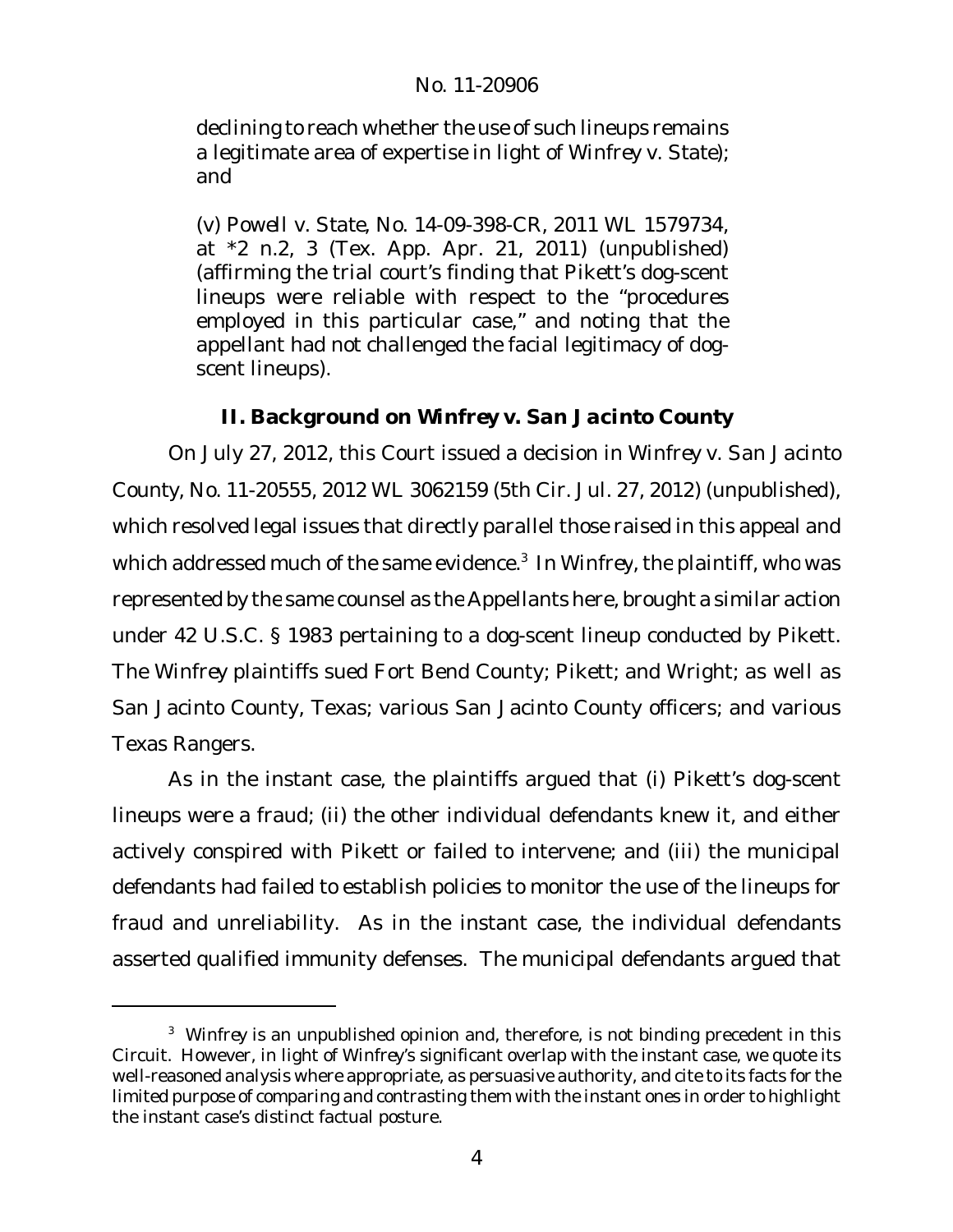there was no obligation to establish a policy to monitor the lineups, and that the absence of such a policy would have created liability only if the municipalities had failed to establish one specifically to evade liability.

The same district court judge as in the instant case granted summary judgment to all defendants. As in the instant case, the district court denied the plaintiffs' request for supplemental discovery pursuant to Federal Rule of Civil Procedure ("FRCP") 56(d).

On appeal, the *Winfrey* panel reversed summary judgment as to the San Jacinto County officers, citing, *inter alia*, a factual dispute over whether the officers had acted recklessly by submitting search and arrest warrant affidavits containing false statements and material omissions. It also reversed summary judgment as to Pikett, citing a factual dispute over whether a videotape of the dog-scent lineup at issue demonstrated that Pikett had manipulated his bloodhounds to cue false alerts during the lineups. The panel affirmed summary judgment as to the remaining defendants on qualified immunity grounds and for failure to establish municipal liability.

**III. Background on the Instant Case**

**A. Facts Pertaining to Curtis**

A T-Mobile store in Harris County, Texas was burglarized in June 2007. The perpetrator had pried open the store's back door and left mud at the store's entrance.

The HPD responded, and officers spotted Curtis and a passenger in a car near the store. Curtis had a lengthy criminal record.

In the car, the officers spotted a crowbar, a sledge hammer, a bolt cutter, and two tire irons. Markings on the store's back door matched markings on the crow bar. While the officers checked the driver's licenses of Curtis and the passenger, they noticed that someone had moved the crowbar from the car's center console to under the rear floorboard.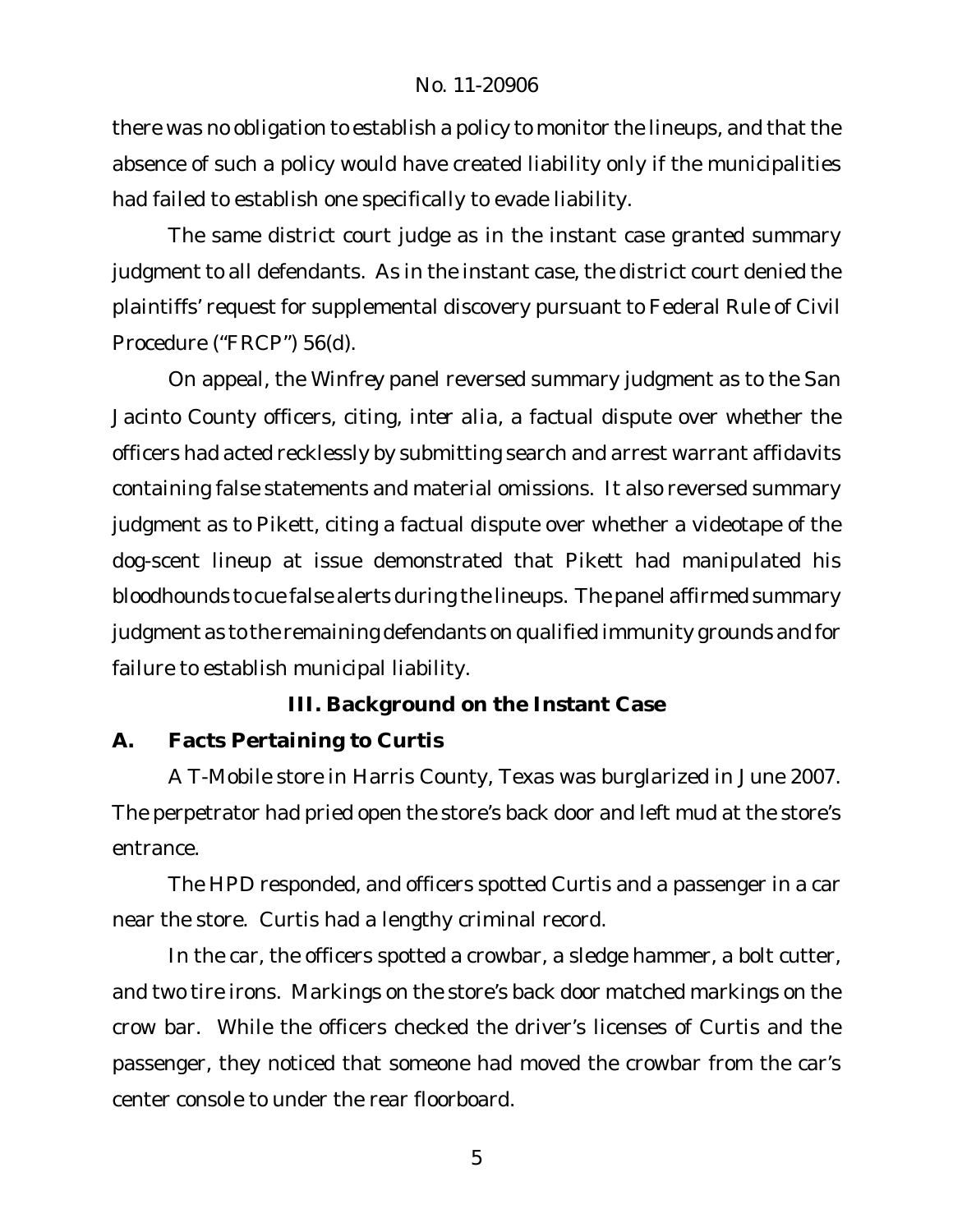Both Curtis and the passenger were wearing muddy shoes. Additionally, the officers spotted two unopened T-Mobile phones and an unopened T-Mobile battery in the car.

Curtis and the passenger provided conflicting accounts to the HPD officers. At first, Curtis stated that the tools found in the car were his, and that he and the passenger had been using them to perform car maintenance work before stopping to eat at a restaurant next to the T-Mobile store. Later, Curtis denied that he owned the tools. At first, the passenger stated that he and Curtis had been at the store because Curtis had driven the passenger to the store to pay his T-Mobile bill. Later, the passenger stated that, after Curtis had driven him to the T-Mobile store, Curtis had attempted to break into the store using the crowbar.

The HPD officers arrested Curtis and the passenger. However, the officers released them the same day after the magistrate judge found that there was insufficient probable cause to hold them.

Stivers had been investigating a string of burglaries involving two other T-Mobile stores within the vicinity. Upon learning of Curtis's arrest, Stivers compared Curtis's driver's license photo with a still photo from a surveillance video of another T-Mobile store burglary. He determined that the photos matched.

Notwithstanding the above, a wallet, fingerprints, and blood left at one of the burglary scenes did not match Curtis. Therefore, Stivers approached Pikett to conduct a dog-scent lineup. Pikett had conducted lineups for Stivers in two prior cases.

After Curtis refused to provide a voluntary scent sample, Stivers obtained one by subpoena. Pikett used his dogs to compare Curtis's scent with scent samples taken from the three burglarized stores. Stivers obtained these scent samples weeks and, in some cases, months after the times of the burglaries.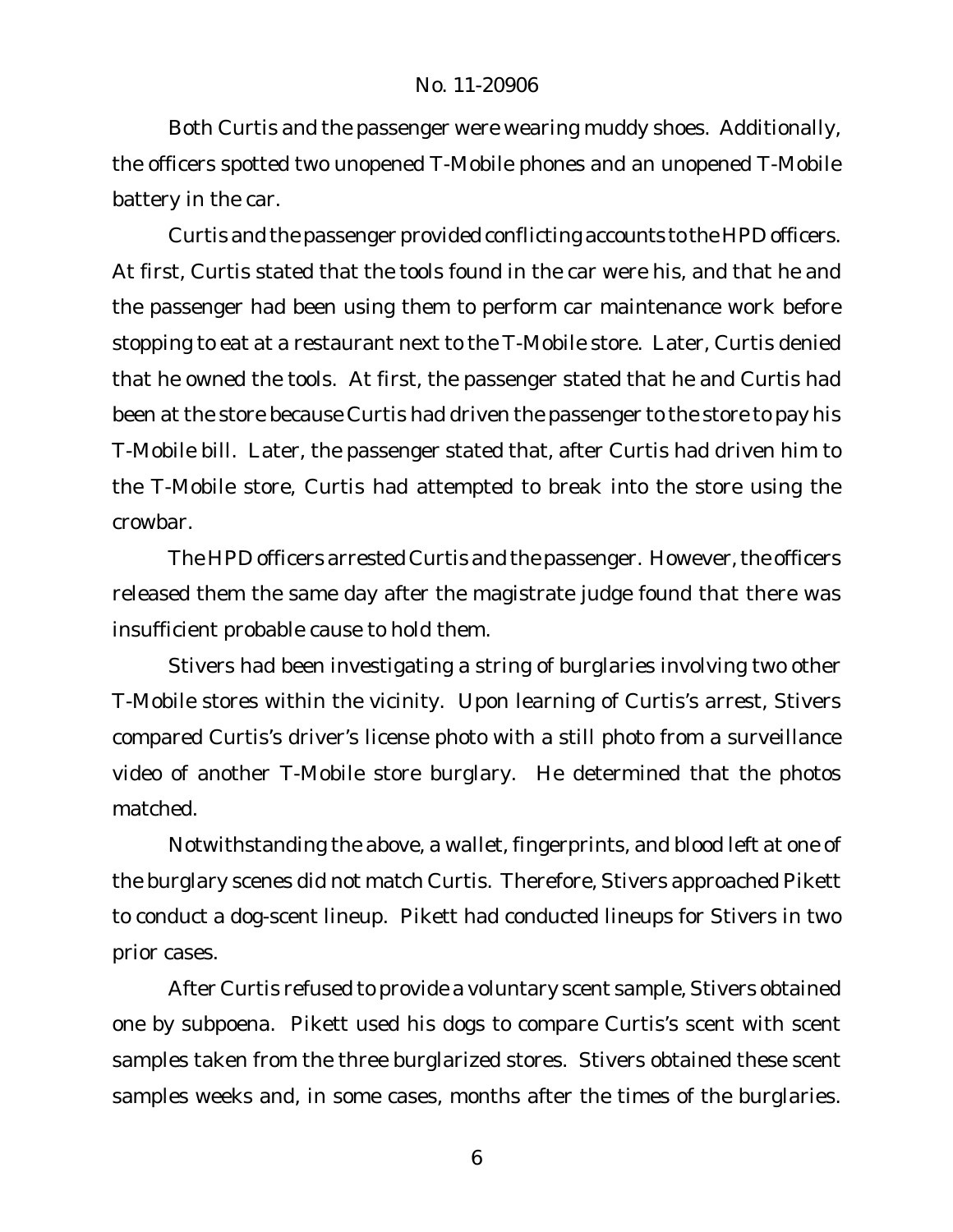Accordingly, the burglarized stores had experienced routine cleanings and customer traffic between the times of the burglaries and the times that Stivers obtained the scent samples. Nevertheless, the dogs alerted to a match between each store's scent sample and Curtis's scent.

Curtis again was arrested. Based on the photographic evidence and the lineup confirmation, the magistrate judge found that there was probable cause to hold him. A Harris County assistant district attorney charged Curtis with burglary and theft. Two grand juries indicted him on the charges.

The string of burglaries at T-Mobile stores continued after Curtis's arrest. After eight months in jail, Curtis was released and the charges were dropped without a trial.

**B. Facts Pertaining to Johnson and Bickham**

Three people were murdered in a Houston home in November 2007. Thereafter, the perpetrators set the home on fire. When HPD officers responded to the scene, they found the charred remnants of a gasoline can, a cigarette lighter, and two guns, as well as the remains of the victims, who had been shot in the head.

The HPD assigned Anthony and Chappell to lead an investigation. Anthony and Chappell traced the charred gas can to a nearby service station, where they obtained a surveillance video of two men purchasing the can. The HPD released still photos from the surveillance video to the public, whereupon multiple witnesses identified Johnson because his distinctive girth and tattoos matched one of the men in the released photos. Some of those witnesses revealed that Johnson, at one time, had worked at an apartment complex that one of the shooting victims had managed. The witnesses reported that Johnson and the victim frequently had argued.

Johnson's alibi was that he was working at the time of the shootings. However, Johnson's present boss informed the HPD that Johnson had left work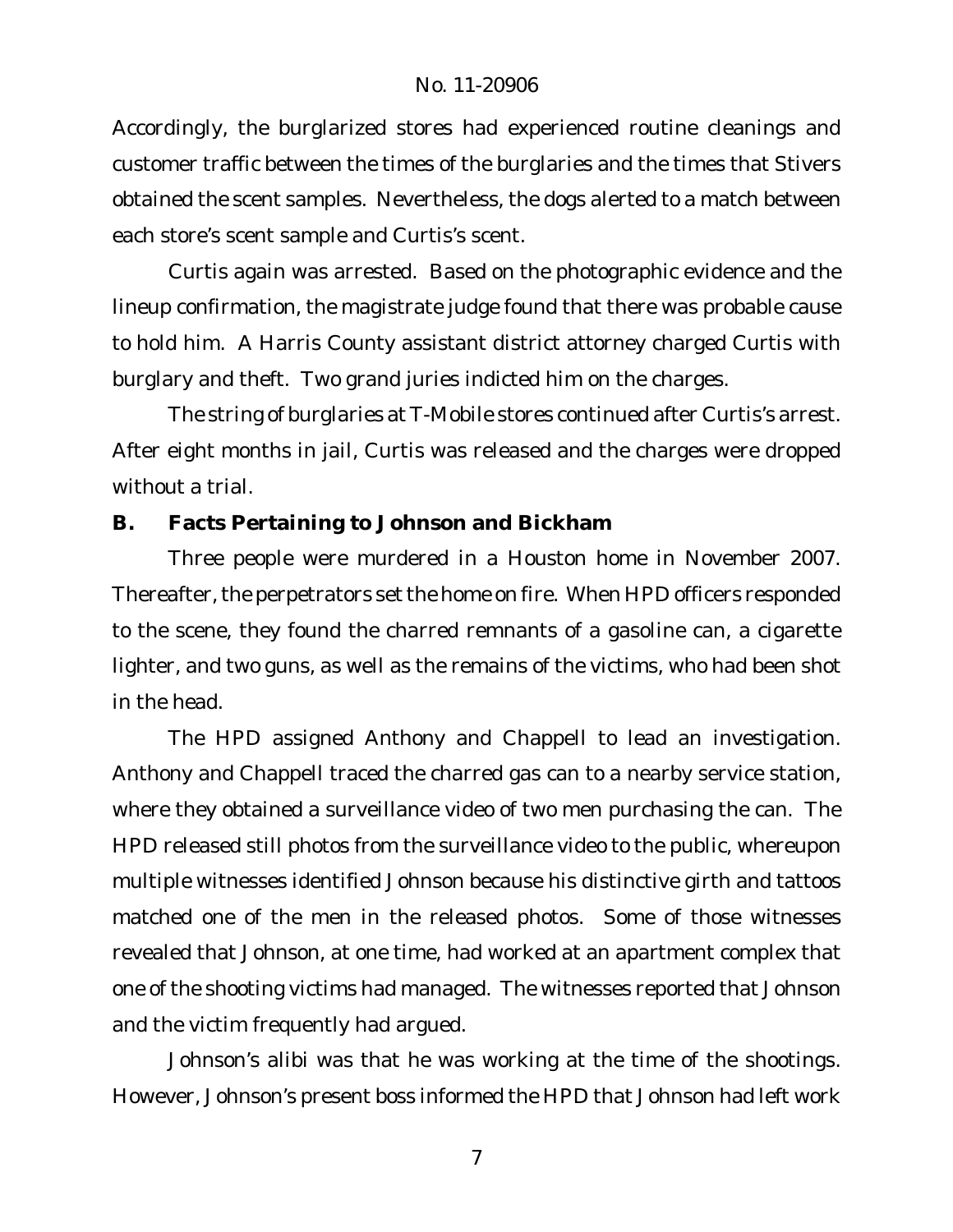several hours prior to the murders. Johnson's job site was situated immediately across the street from the service station where the perpetrators had purchased the gas can.

After learning of Pikett from a fellow officer, Anthony and Chappell approached him to conduct a dog-scent lineup that included Johnson. Johnson provided a voluntary scent sample. Pikett compared Johnson's scent with scent samples taken from all four items recovered at the murder scene. The dogs alerted to a match for each item.

Johnson was arrested, and the magistrate judge found that there was probable cause to hold him. The district attorney filed charges for two of the murders, and the grand jury indicted him on those charges.

A few months into Johnson's incarceration, Will Samuels, Johnson's cell mate, contacted the district attorney's office to report that Johnson had confessed to the shootings. Samuels then met with Anthony and Chappell in the presence of his attorney. He relayed to them crime scene details known only to the investigators.

In April 2008, Samuels notified Anthony and Chappell that Johnson had identified Bickham as his accomplice in the shootings. Anthony and Chappell again approached Pikett, who compared Bickham's scent with scent samples taken from the four items recovered at the murder scene. At that point, the scent samples from the murder scene were more than a year old. Nevertheless, the bloodhounds alerted to a match for three of the four items. Bickham was arrested, charged, and indicted for two of the murders.

Subsequently, Samuels recanted his statements. Indeed, Samuels confessed to perpetrating the murders himself. In May 2009, Johnson and Bickham were released, and the charges against them were dropped. Johnson had been incarcerated for approximately eighteen months, and Bickham for seven months. Later, the HPD determined that Samuels could not have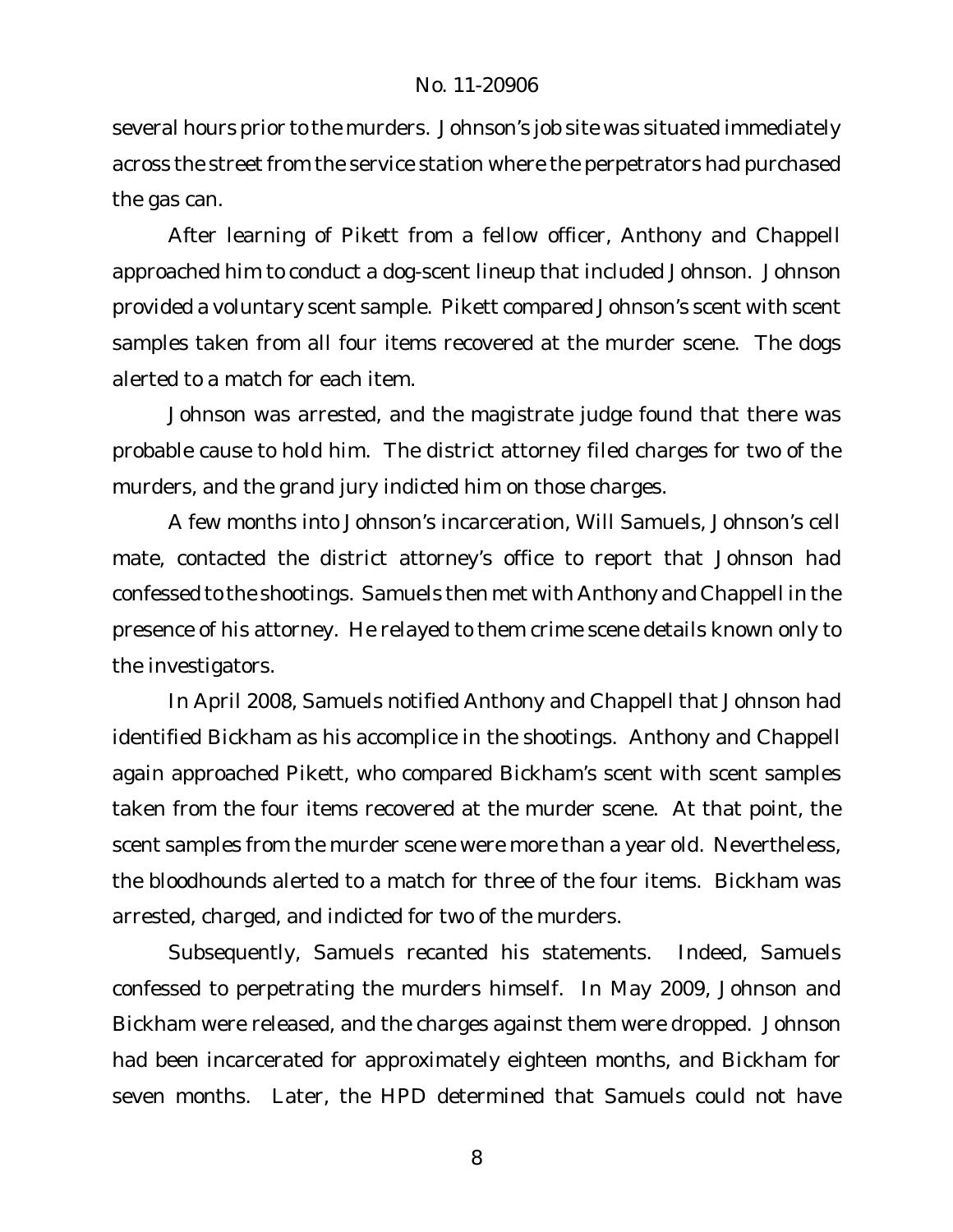perpetrated the murders because he was working in Boston at the time of the shootings. A dog-scent lineup conducted by Pikett indicated that Samuels's scent did not match any of the items recovered at the murder scene. Samuels ultimately advised Anthony that he had falsely confessed to the murders in order to stop threats and attacks, made by gang members affiliated with Johnson, within the prison.

**C. Procedural History**

Appellants brought the instant action against (i) Stivers, Anthony, and Chappell in their individual capacities; (ii) Wright in his individual capacity; (iii) the City of Houston; and (iv) Fort Bend County, pursuant to 42 U.S.C. § 1983.<sup>4</sup>

Among other things, Appellants alleged: (i) that Pikett had manipulated and misrepresented the results of his dog-scent lineups to manufacture fraudulent inculpatory evidence in violation of *Brady v. Maryland*, 373 U.S. 83 (1963); (ii) that Anthony, Chappell, and Stivers had failed to intervene to prevent Pikett's alleged frauds; (iii) alternatively, that Anthony, Chappell, and Stivers actively had conspired with Pikett to manufacture fraudulent evidence; (iv) that Anthony and Chappell had coerced Samuels to implicate Johnson and Bickham falsely; (v) that Wright was liable for failing to train or supervise Pikett; and (vi) that Fort Bend County and the City of Houston were liable under *Monell v. Department of Social Services*, 436 U.S. 658 (1978), for failing to establish policies to monitor the use of dog-scent lineups for unreliability and fraud.

After limited discovery, consisting largely of an exchange of documentary evidence, including videos of Johnson's and Bickham's lineups, Appellees moved for summary judgment. In their motion, Appellees argued: (i) that no constitutional right of Appellants had been violated; (ii) regardless, that the non-

<sup>&</sup>lt;sup>4</sup> As noted earlier, Appellants also assert claims against "unknown" HPD and Fort Bend County employees.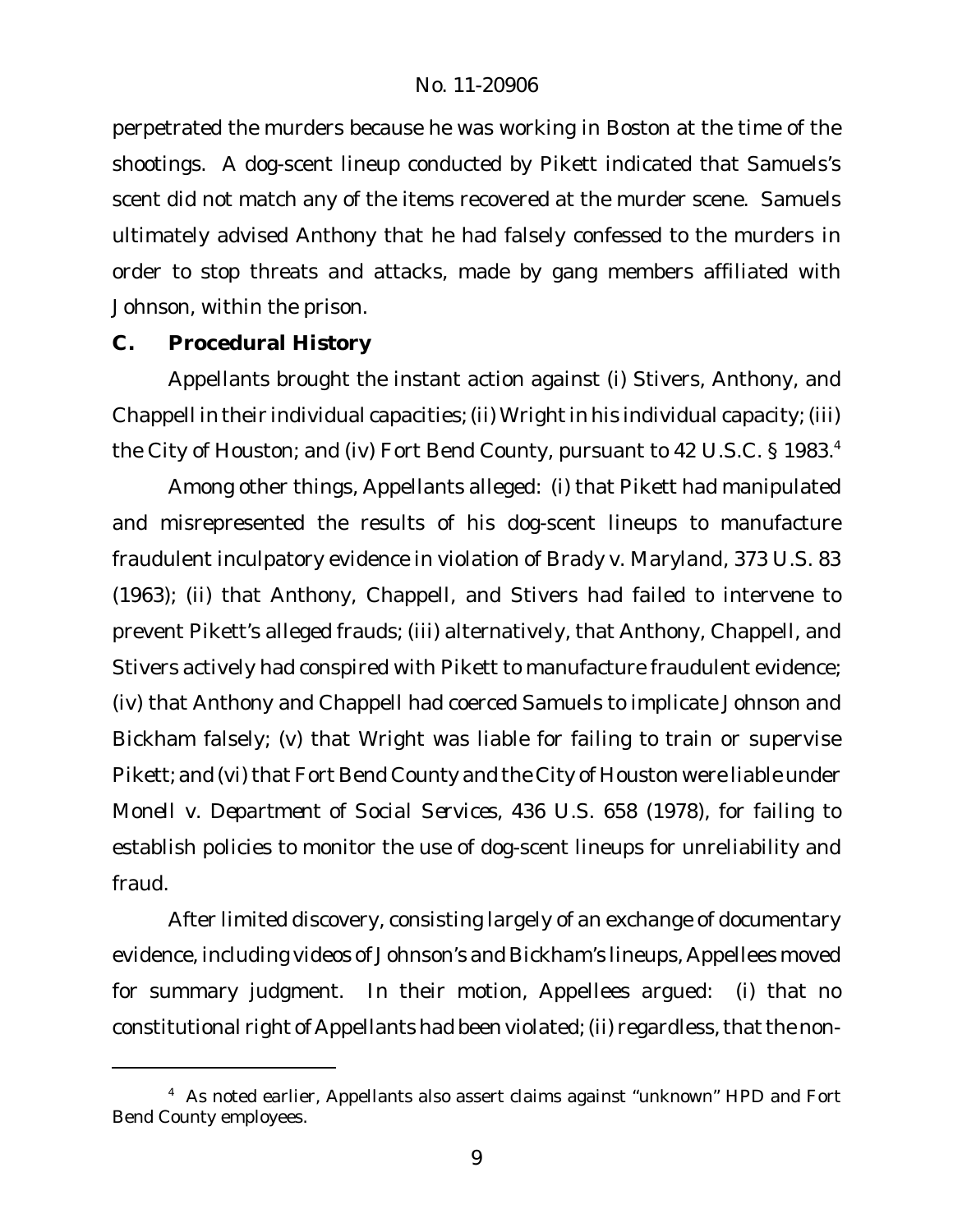municipal Appellees were protected by qualified immunity, with respect to the claims brought in their individual capacities, because their actions were objectively reasonable and did not violate any clearly established rights; (iii) that Wright was not personally involved in the events at issue; (iv) that the magistrate judges' findings of probable cause, the prosecutors' filings of charges, and the grand juries' indictments had severed causation; (v) that the municipal Appellees had no obligation to establish a policy to monitor dog-scent lineups, and that the absence of such a policy would have created liability only if the municipalities had failed to establish one specifically to evade liability; (vi) that Appellants had offered no evidence to support their claims other than expert reports, which Appellees attacked as unreliable, contradictory, and conclusory; and (vii) that Appellants, in general, had offered only vague and conclusory allegations, which lacked sufficient evidentiary support.

In response, Appellants submitted an affidavit, pursuant to FRCP 56(d), requesting supplemental depositions and interrogatory discovery in order to develop additional facts to oppose Appellees' motion. The district court denied Appellants' FRCP 56(d) request as insufficiently articulated and speculative, especially in light of the non-municipal Appellees' assertions of qualified immunity. The district court then granted summary judgment in favor of Appellees, citing, *inter alia*, qualified immunity and insufficient evidence of constitutional violations.

Appellants pursue the same claims on appeal. However, they also challenge the district court's denial of their FRCP 56(d) request as an abuse of discretion.

## **IV. Standard of Review**

**A. Summary Judgment**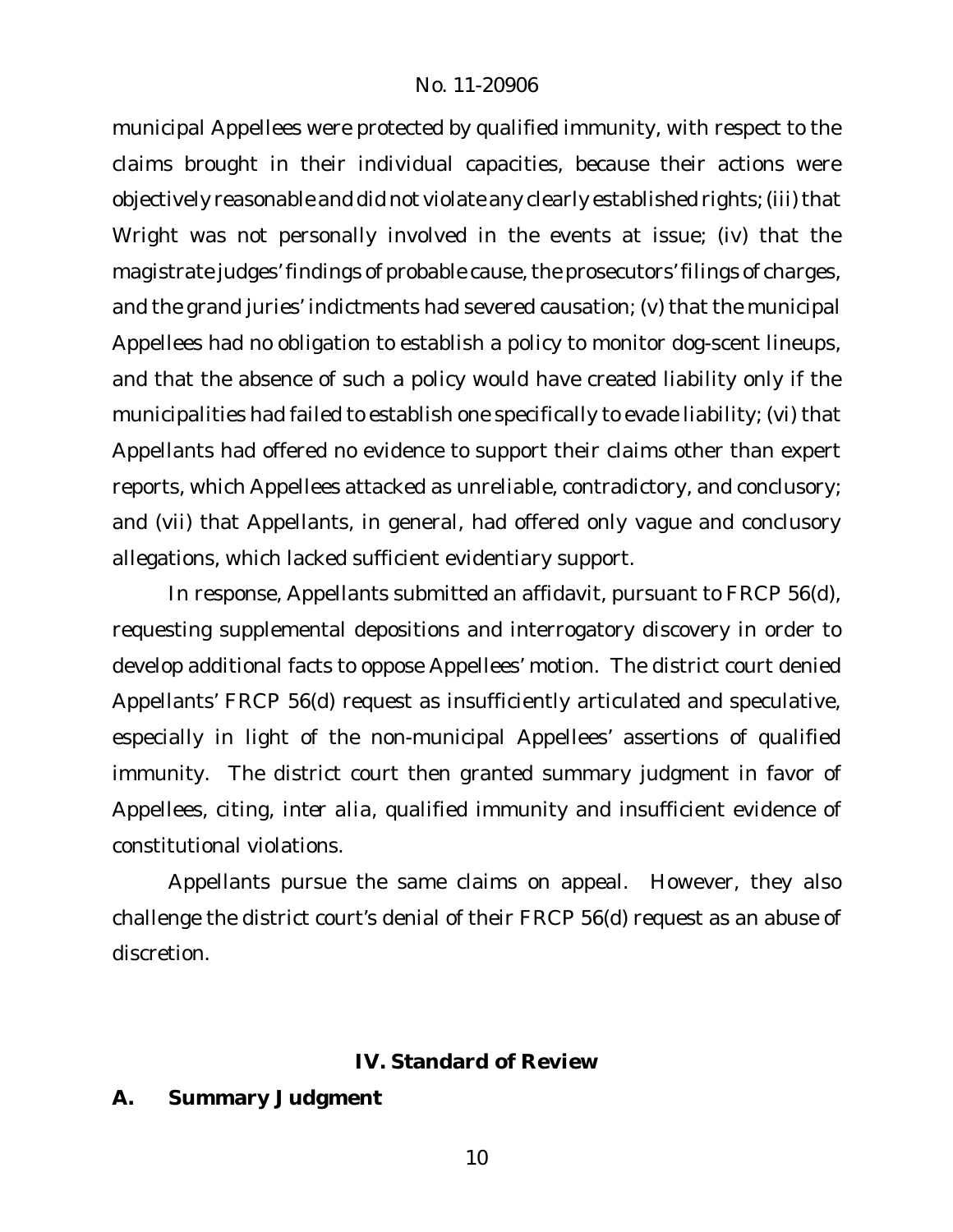This Court reviews de novo a district court's grant of summary judgment on the issue of qualified immunity and applies the same standards as the district court. *Mack v. City of Abilene*, 641 F.3d 547, 555 (5th Cir. 2006) (per curiam) (citation omitted). "Summary judgment is proper when the pleadings and evidence demonstrate that no genuine issue of material fact exists and the movant is entitled to judgment as a matter of law." *Pluet v. Frasier*, 355 F.3d 381, 383 (5th Cir. 2004) (citation omitted); *see also* Fed. R. Civ. P. 56(c). When reviewing grants of summary judgment, this Court "construe[s] all facts and inferences in the light most favorable to the nonmoving party." Murray v. Earle, 405 F.3d 278, 284 (5th Cir. 2005) (citation omitted). "Rule 56(c) mandates the entry of summary judgment, after adequate time for discovery and upon motion, against a party who fails . . . to establish the existence of an element essential to that party's case, and on which that party will bear the burden of proof at trial." *Celotex Corp. v. Catrett*, 477 U.S. 317, 322 (1986).

**B. FRCP 56(d) Requests for Supplemental Discovery**

We review for abuse of discretion "the district court's decision to preclude further discovery prior to granting summary judgment." *Krim v. BancTexas Grp., Inc.*, 989 F.2d 1435, 1441 (5th Cir. 1993) (citations omitted). Notwithstanding this discretion, FRCP 56(d) "allows for further discovery to safeguard non-moving parties from summary judgment motions that they cannot adequately oppose." *Culwell v. City of Fort Worth*, 468 F.3d 868, 871 (5th Cir. 2006) (citation omitted). "Such motions are broadly favored and should be liberally granted." *Id.* (citation omitted). Nevertheless, because qualified immunity "is an *immunity from suit* rather than a mere defense to liability," the district court should limit the extent of discovery if it is avoidable. *See Mitchell v. Forsyth*, 472 U.S. 511, 526 (1985) (4-3) (emphasis in original).

**V. Discussion**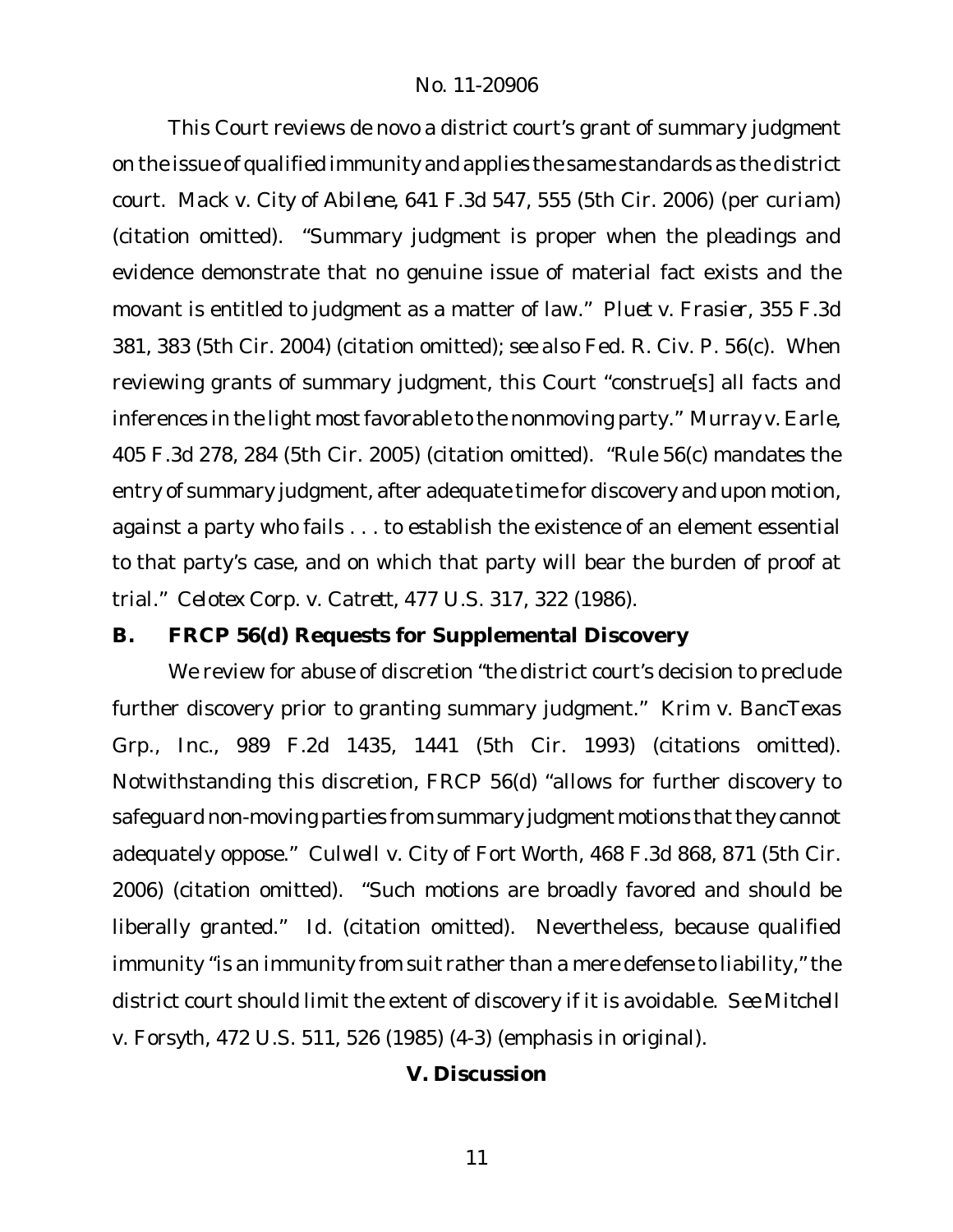As noted above, Appellants brought claims alleging: (i) that Pikett had manipulated and misrepresented the results of his lineups to manufacture fraudulent evidence in violation of *Brady v. Maryland*, (ii) that Anthony, Chappell, and Stivers had failed to intervene to prevent Pikett's alleged frauds; (iii) alternatively, that Anthony, Chappell, and Stivers actively had conspired with Pikett to manufacture fraudulent evidence; (iv) that Anthony and Chappell had coerced Samuels to implicate Johnson and Bickham; (v) that Wright was liable for failing to train or supervise Pikett; and (vi) that Fort Bend County and the City of Houston were liable under *Monell v. Department of Social Services*, for failing to establish policies to monitor the use of dog-scent lineups for unreliability and fraud.

On November 9, 2012, we directed counsel to "file simultaneous letter briefs addressing in detail the significance of" Winfrey, 2012 WL 3062159, which resolved legal issues that directly parallel those raised in this appeal and addressed much of the same evidence.<sup>5</sup> The panel in *Winfrey* affirmed the district court's grant of summary judgment in part, but vacated summary judgment as to two of the San Jacinto County officers and as to Pikett.

Here, for the same reasons provided in *Winfrey*, we affirm summary judgment as to Wright, Fort Bend County, the City of Houston, and the unknown HPD andFort Bend County employees, on qualified immunity grounds and for failure to establish municipal liability. That said, the factual circumstances here are such that, fully applying the reasoning from *Winfrey*, we also affirm summary judgment as to the remaining Appellees.

<sup>&</sup>lt;sup>5</sup> We refer to the parties' respective letter briefs as the "Appellants' Letter Br.," the "FBC Letter Br." (Wright, Pikett, Fort Bend County, and the unknown Fort Bend County employees), and the "Hous. Letter Br." (Stivers, Anthony, Chappell, the City of Houston, and the unknown HPD employees).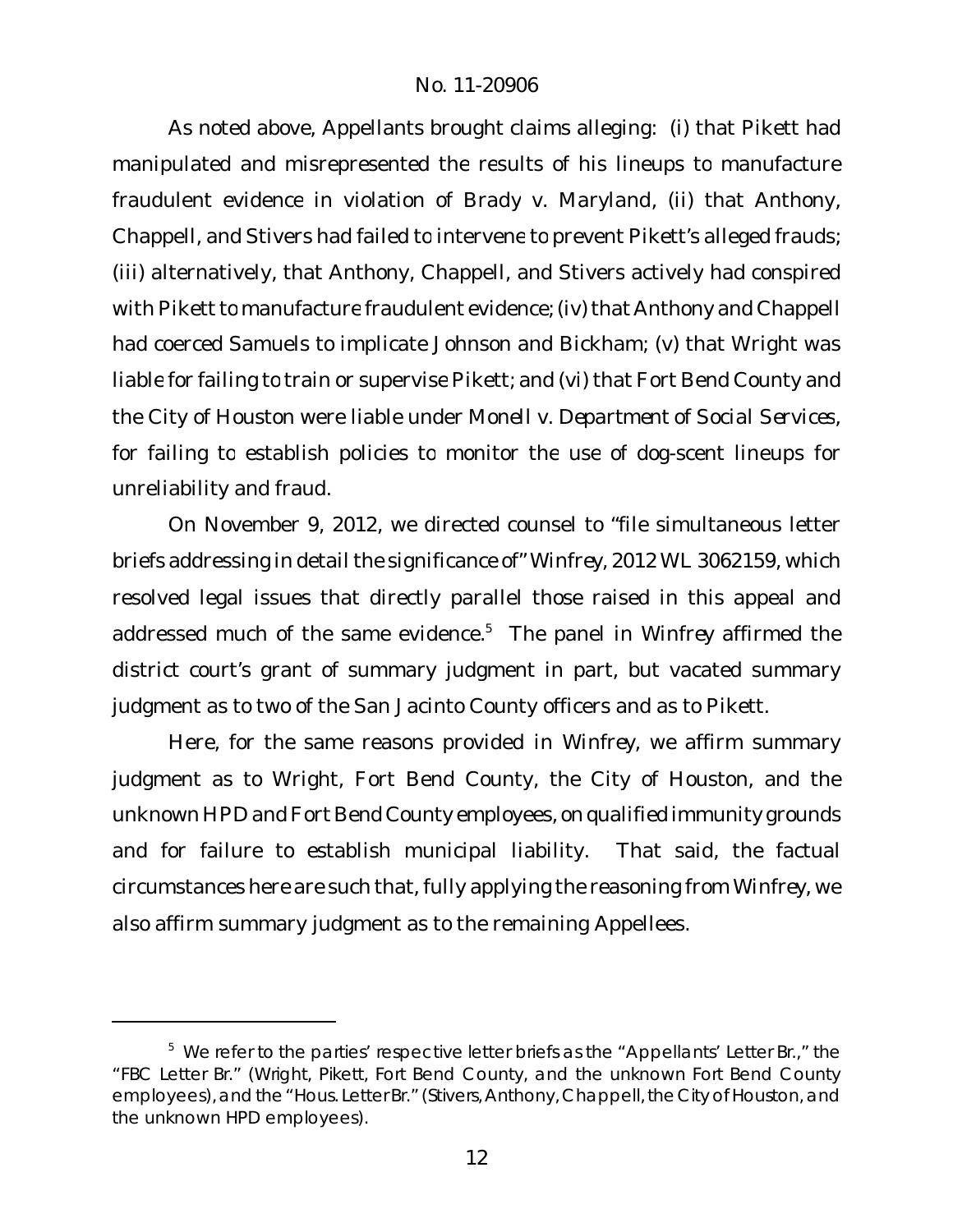- **A. For the same reasons provided in** *Winfrey***, we affirm summary judgment as to Wright, Fort Bend County, the City of Houston, and the unknown HPD and Fort Bend County employees.**
	- **1. The Applicable Law**
		- **a. Qualified Immunity**

"Qualified immunity shields federal and state officials from money damages unless a plaintiff pleads facts showing (1) that the official violated a statutory or constitutional right, and (2) that the right was 'clearly established' at the time of the challenged conduct." *Ashcroft v. Al-Kidd*, \_\_\_ U.S. \_\_\_, 131 S. Ct. 2074, 2080 (2011) (quoting *Harlow v. Fitzgerald*, 457 U.S. 800, 818 (1982) (citations omitted)). "A Government official's conduct violates clearly established law when, at the time of the challenged conduct, '[t]he contours of [a] right [are] sufficiently clear' that every 'reasonable official would have understood that what he is doing violates that right.'" *Id.* at 2083 (quoting *Anderson v. Creighton*, 483 U.S. 635, 640 (1987) (alterations in original)).

This inquiry into the objective legal reasonableness of the official's conduct operates to ensure that the official is on notice that his conduct is unlawful before he can be subjected to suit. *Pearson v. Callahan*, 555 U.S. 223, 244 (2009) (citations and internal quotation marks omitted). Thus, "[q]ualified immunity gives government officials breathing room to make reasonable but mistaken judgments about open legal questions. When properly applied, it protects 'all but the plainly incompetent or those who knowingly violate the law.'" *Al-Kidd*, 131 S. Ct. at 2085 (quoting *Malley v. Briggs*, 475 U.S. 335, 341 (1986)).

## **b. Probable Cause**

"[P]robable cause requires only a probability or substantial chance of criminal activity, not an actual showing of such activity." *Ill. v. Gates*, 462 U.S. 213, 245 n.13 (1983). Thus, "[p]robable cause exists when the totality of facts and circumstances within a police officer's knowledge at the moment of arrest are sufficient for a reasonable person to conclude that the suspect had committed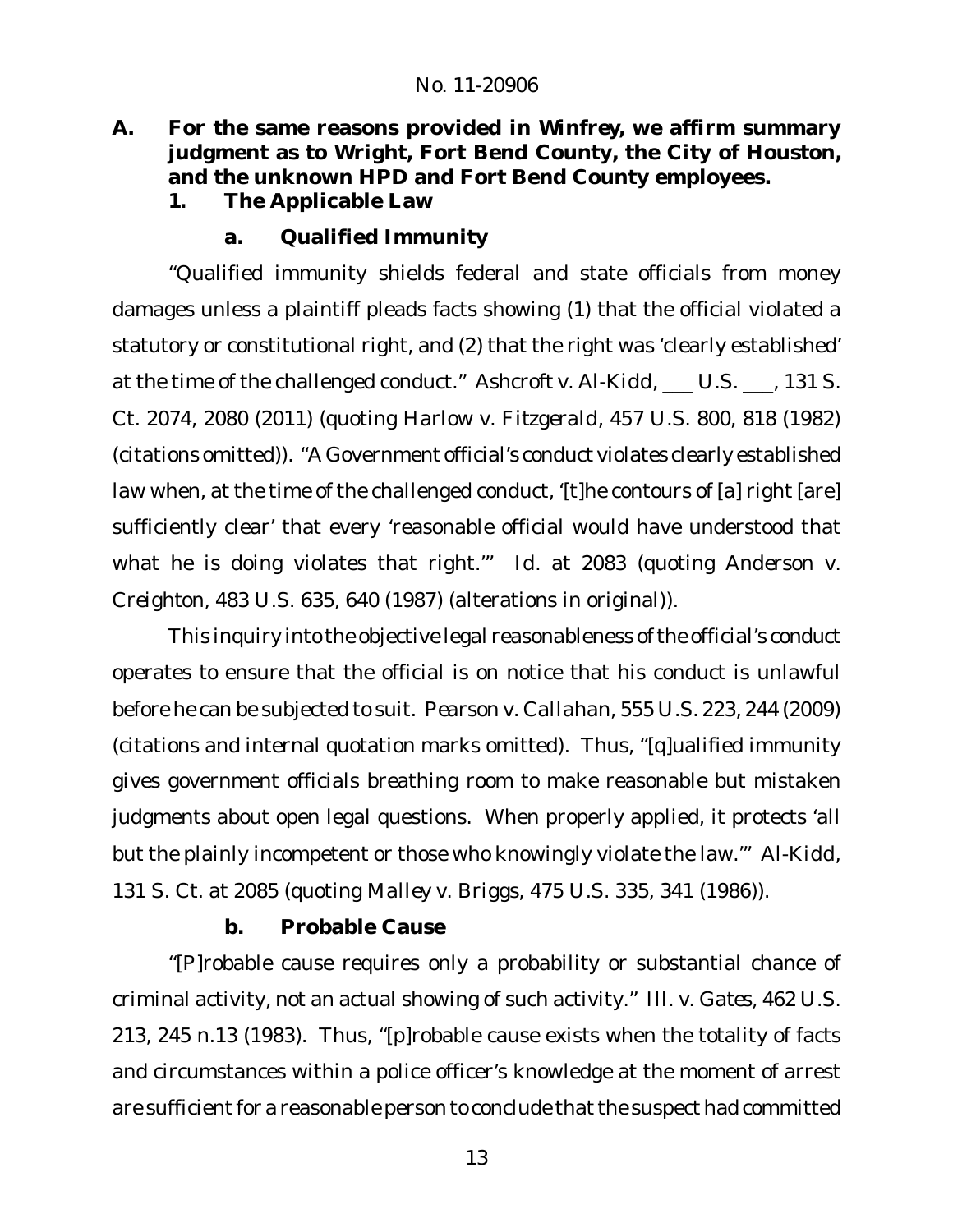or was committing an offense." *Mack*, 641 F.3d at 552 n.1 (citation and internal quotation marks omitted).

A trial court "considers the expertise and experience of the law enforcement officials when considering what a 'reasonable person' would have concluded." *Id.* (citation omitted). This Court reviews the trial court's probable cause determination de novo. *United States v. Lopez-Moreno*, 420 F.3d 420, 430 (5th Cir. 2005) (citing *Ornelas v. United States*, 517 U.S. 690, 699 (1996)).

#### **c. Municipal Liability**

"Knowledge on the part of a policymaker that a constitutional violation will most likely result from a[n] . . . official custom or policy is a *sine qua non* of municipal liability under section 1983." *Burge v. St. Tammany Parish*, 336 F.3d 363, 370 (5th Cir. 2003) (footnote omitted). Accordingly, a plaintiff must establish that the body governing a municipality, or an official to whom the body had delegated its policy-making authority, had actual or constructive knowledge of the custom or policy at issue. *Id.* (citation omitted).

#### **2. The Panel's Analysis in** *Winfrey*

The *Winfrey* panel concluded that the plaintiff's claims against the defendants, other than Pikett and the two San Jacinto County officers, "fail[ed] because, even if [the plaintiff] allege[d] violations of clearly-established constitutional rights, he lack[ed] evidence showing that the Defendants were on notice that their actions were unlawful." 2012 WL 3062159, at \*4 (internal quotation marks omitted) (citing *Pearson*, 555 U.S. at 244 (citation omitted)).

In reaching that conclusion, the panel determined that the defendants had not been "objectively unreasonable in seeking Pikett's assistance and then using the resulting information as part of their investigation." *Id.* After all, at the time of the defendants' investigation, "Pikett enjoyed a solid reputation." *Id.* "[A]t least one Texas court had held that scent line-ups were a 'legitimate field of expertise' and that Pikett's methods properly relied upon and utilized the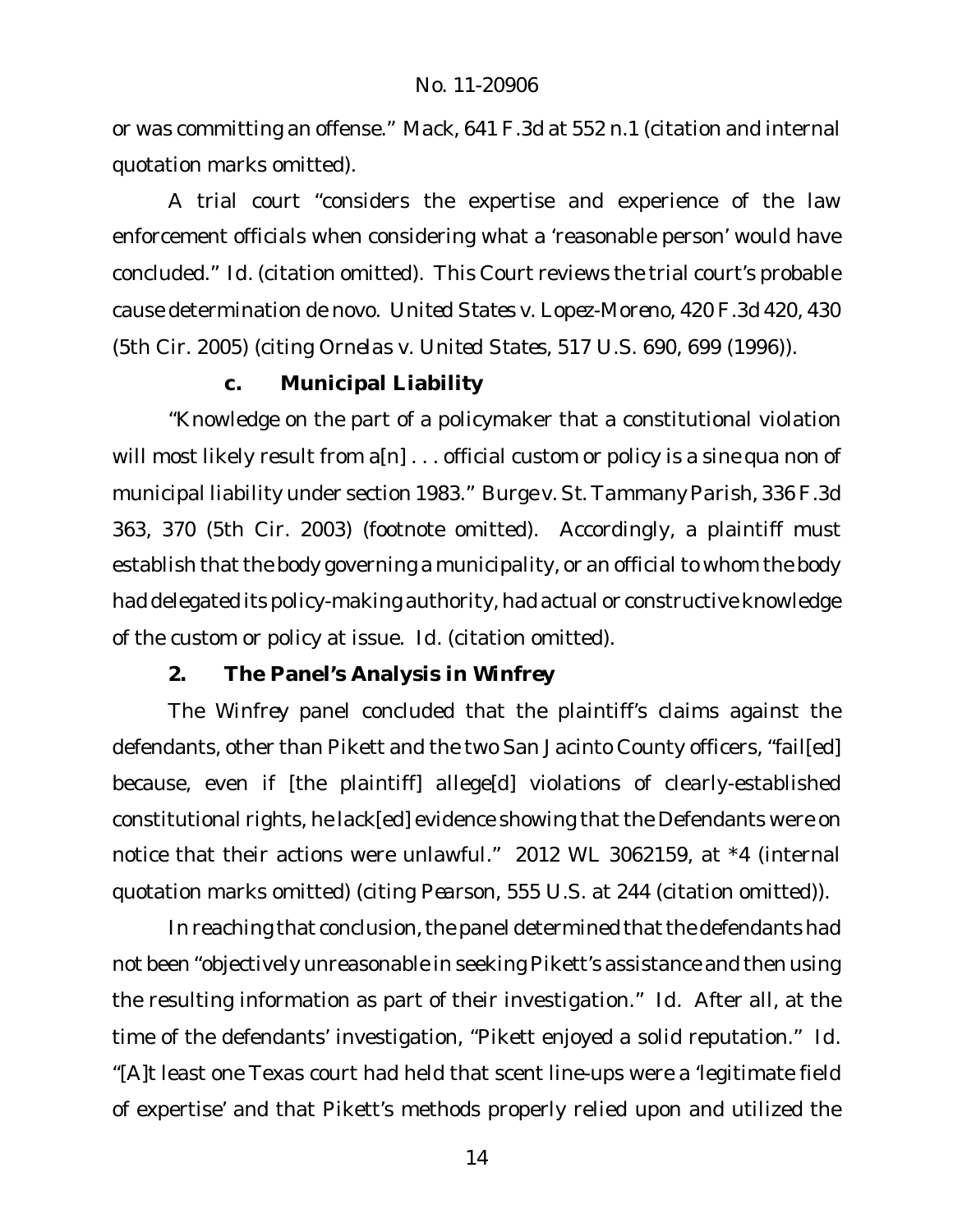principles involved in the field." *Id.* (quoting *Winston*, 78 S.W.3d at 527, and citing *Robinson*, 2006 WL 3438076, at \*4). Thus, Pikett's conduct alone could not "establish that [the defendants] knowingly passed along Pikett's allegedly false evidence, consciously disregarded a duty to intervene, or willfully conspired to violate [the plaintiff's] constitutional rights." *Id.* at \*5.

Moreover, "nothing in the record show[ed] that Wright had any direct, personal involvement in the . . . investigation." *Id.* at 9 n.6 (citing *Thompson v. Steele*, 709 F.2d 381, 382 (5th Cir. 1983)). Additionally, the panel noted that the plaintiff had failed to offer summary judgment evidence of knowledge or "any [other] municipal liability element." *Id.*

Nothing about the above analysis necessarily limits it to the specific facts and circumstances of *Winfrey*. Accordingly, because the analysis resolved legal issues that directly parallel those raised in this appeal and addressed much of the same evidence, we hold that it fully applies to Appellants' claims against Wright, Fort Bend County, the City of Houston, and the unknown HPD and Fort Bend County employees. We thus affirm the district court's grant of summary judgment as to those Appellees.

- **B.** *Winfrey* **is distinguishable as to the claims against Stivers, Anthony, and Chappell.**
	- **1. Background on** *Winfrey*

In *Winfrey*, the panel concluded that the plaintiff had raised a sufficient factual issue as to whether the San Jacinto County officers had "used false information to secure search and arrest warrants and [had] failed to disclose exculpatory evidence." 2012 WL 3062159, at \*6. The panel noted that, "even without respect to the question of Pikett's methods," the officers "may have acted recklessly in submitting warrant affidavits that contained false statements and material omissions that affected [the plaintiff's] constitutional rights." *Id.*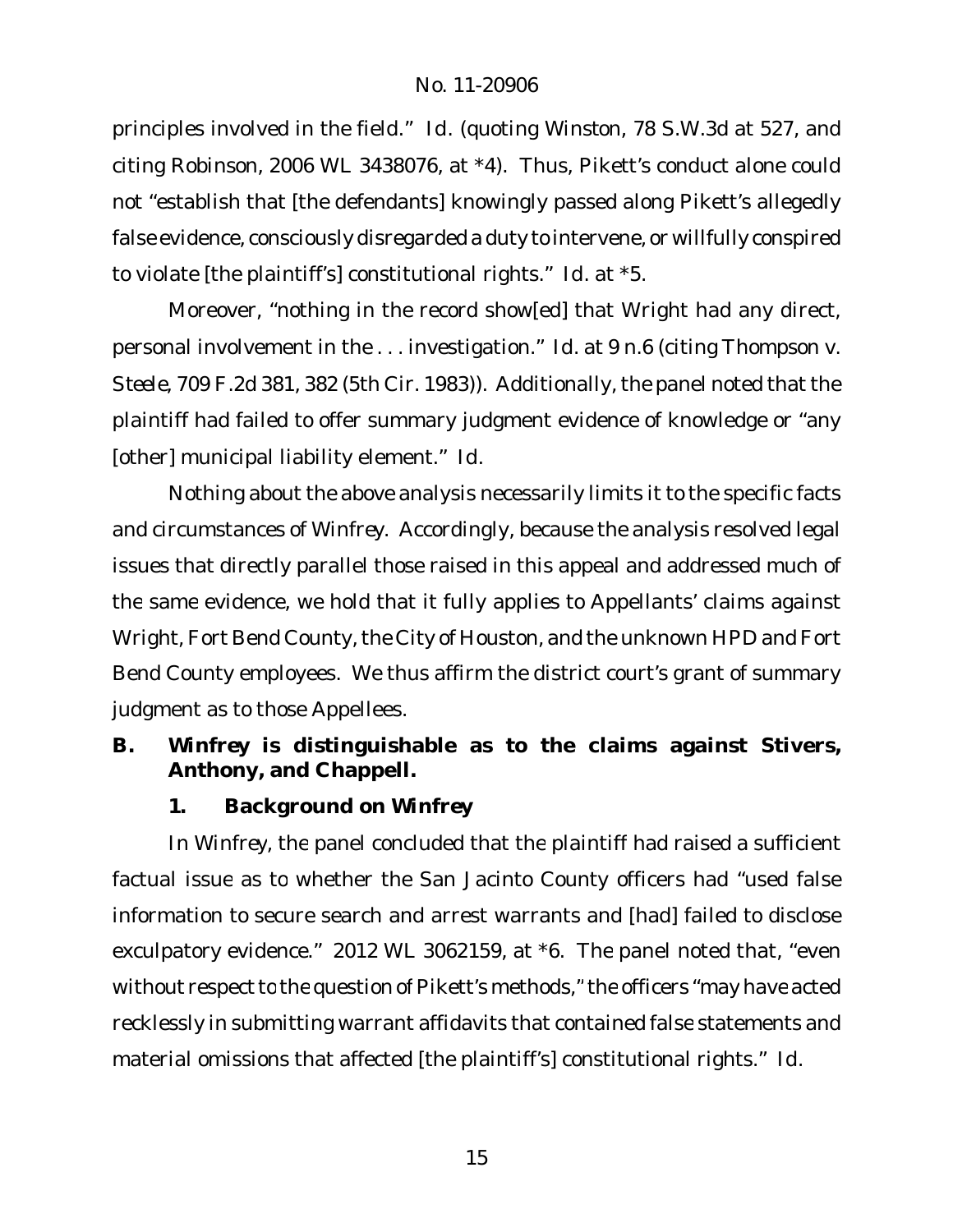Specifically, the search and arrest warrant affidavits that the officers submitted had stated that a "drop-trail" from the crime scene to the plaintiff's home had used the plaintiff's scent. *Id.* However, the record showed that the officers knew a third person's scent had been used by mistake. *See id.* at \*7.<sup>6</sup> Since the officers had executed the warrant affidavits two years after the droptrail, the panel concluded that "no time exigency existed that would have explained the absence of accurate information." *Id.* Moreover, the affidavits had reported facts gleaned from an inmate informant, without disclosing several "major" inconsistencies in the informant's story. *Id.*

The panel noted that the Fourth Amendment's warrant requirement "imposes an obligation to set forth particular facts and circumstances underlying the existence of probable cause, so as to allow the magistrate to make an independent evaluation of the matter." *Id.* at \*8 (citation and internal quotation marks omitted). It added that this obligation "extends to providing facts concerning the reliability of the information and the credibility of its source and to avoiding deliberately or recklessly false statements." *Id.*(citation and internal quotation marks omitted).

The panel observed that the "warrant affidavits here fail[ed] this standard" because they "likely deprived the magistrate of the opportunity to independently weigh whether [the officers'] evidence established probable cause." *Id.* at \*8-9. The panel explained that the record indicated the officers had "heavily relied on the false drop-trail representation and incomplete information regarding [the informant]." *Id.* at \*8. Indeed, in one of the search warrant affidavits, one of the officers had explained that the evidence from the drop-trail and the evidence from the informant "were the two primary reasons

<sup>6</sup> Pikett was not responsible for this mistake. *See Winfrey*, 2012 WL 3062159, at \*7.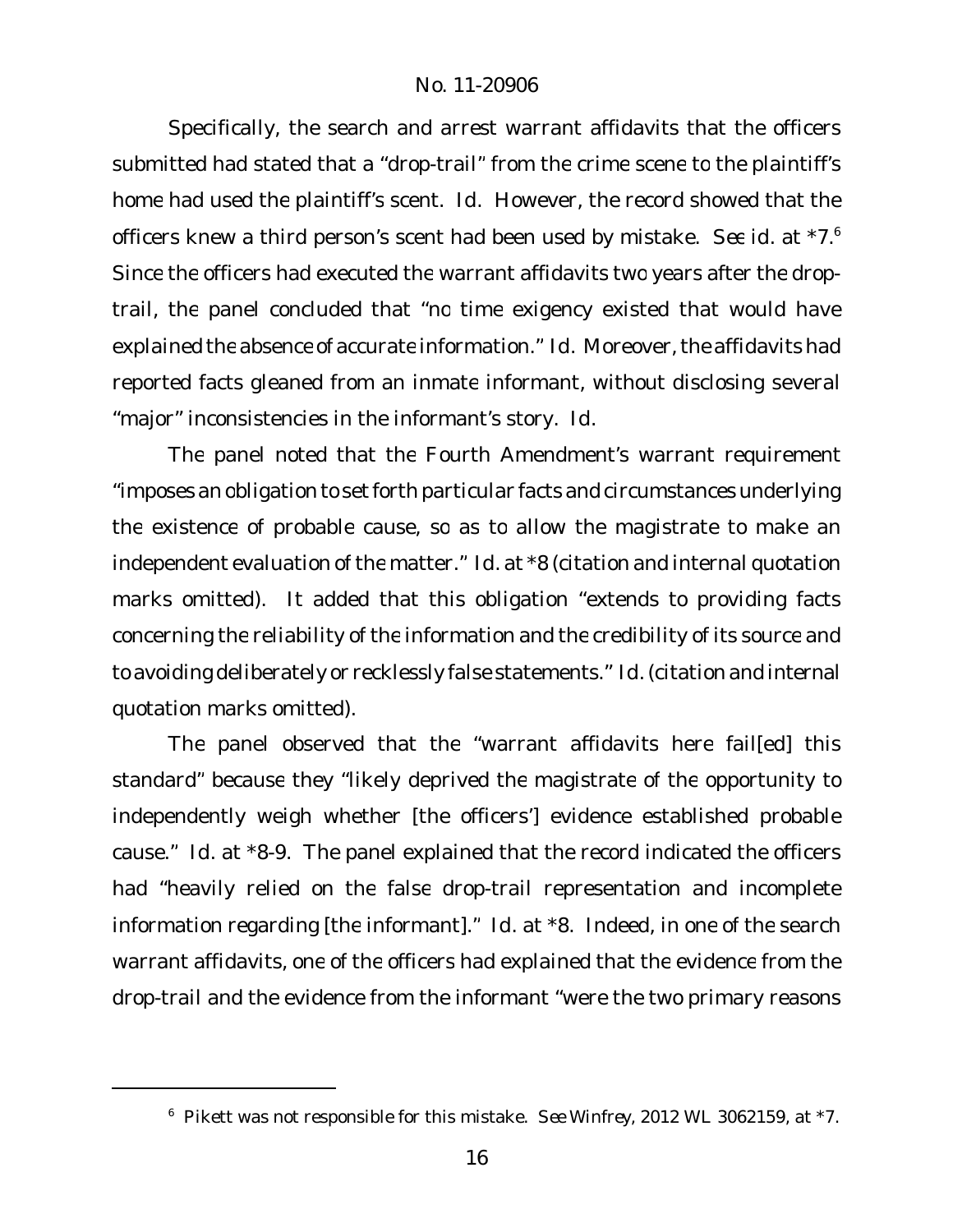the officers had enough [probable cause] to get [the] search warrant." *Id.* (internal quotation marks omitted).

For these reasons, the panel concluded that the plaintiff had "made a sufficiently substantial preliminary showing to make [qualified immunity] summary judgment for [the officers] inappropriate at [that] juncture." *Id.* at \*9 (internal quotation marks omitted). In reaching this conclusion, the panel noted that the plaintiff had made a "threshold showing of objective unreasonableness." *Id.* at \*10 (footnote and citation omitted). Therefore, the district court should have allowed the plaintiff"to conduct additional discovery to determine whether [the officers had] executed affidavits with at least a reckless disregard for the truth, *i.e.*, [had] acted objectively unreasonably." *See id.* at \*9 (internal quotation marks omitted) (citing *United States v. Astroff*, 578 F.2d 133, 135-36 (5th Cir. 1978) (en banc)). Accordingly, the panel reversed the district court's summary judgment, which the district court had granted on the basis of qualified immunity. *Id.* at \*10.

In general, the panel concluded that the district court had not abused its discretion by denying the plaintiff's request for supplemental FRCP 56(d) discovery. *Id.* at \*12. However, the panel determined that the district court should have allowed the plaintiff limited supplemental discovery on the abovediscussed issues. *Id.*

**2. The Parties' Arguments Concerning the Applicability of** *Winfrey*

**a. Appellants**

In their letter brief, Appellants do not directly address whether *Winfrey* is distinguishable as to the claims against Stivers, Anthony, and Chappell. However, Appellants note that there is additional evidence in the instant case's record that raises a factual dispute. Appellants' Letter Br. at 3. Namely, Appellants cite to an affidavit from an assistant district attorney for Harris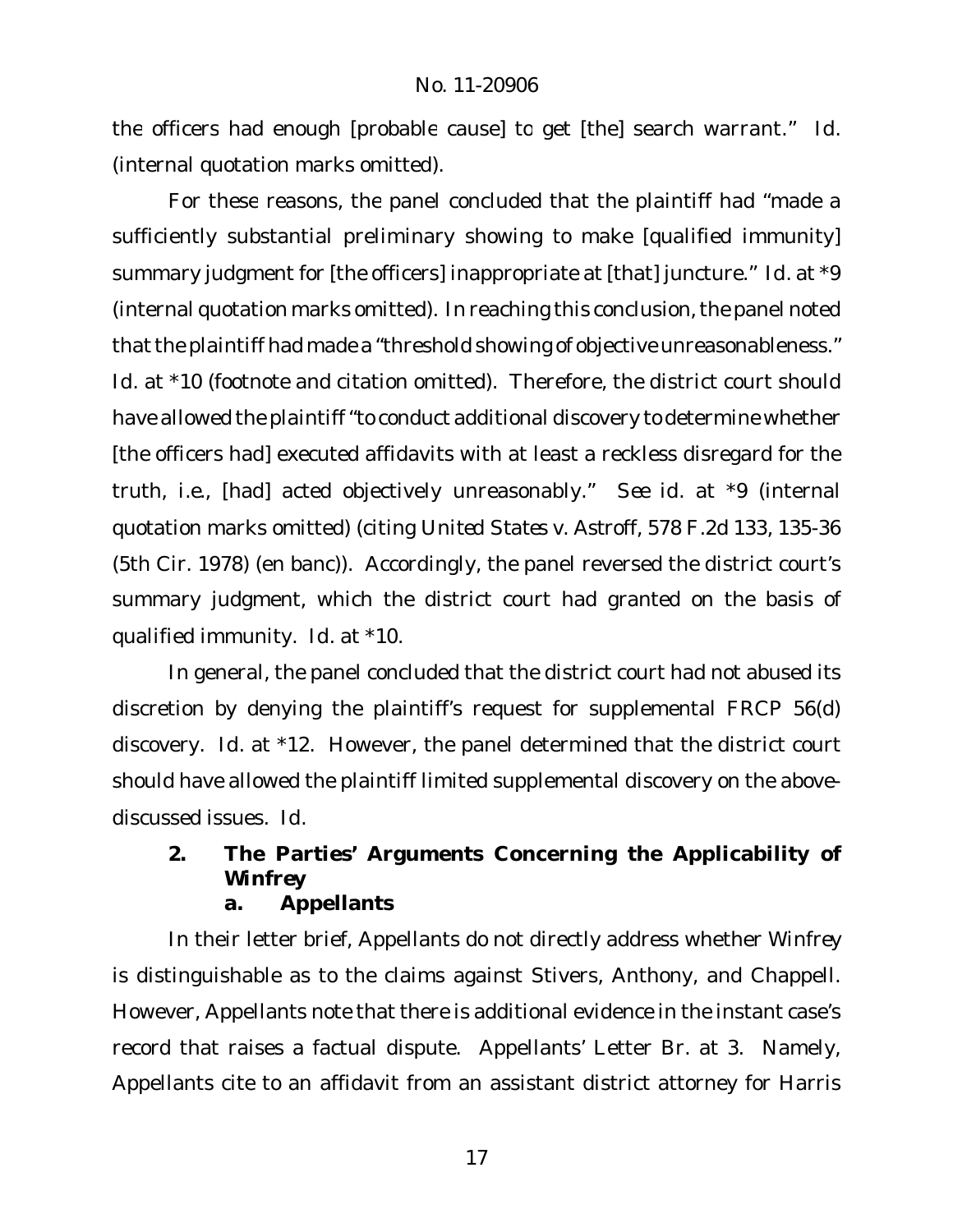County, averring that"Pikett's methodology seemed so blatantly unreliable that [the attorney] went so far as to send out an all-prosecutor email in case any other similar cases had been filed . . . based on this type of unreliable evidence." Id. at 3-4 (citation and internal quotation marks omitted).<sup>7</sup>

Additionally, Appellants argue that the *Winfrey* record on appeal did not include the videotape of the lineup in question. *Id.* at 4. In the instant case, by contrast, the record on appeal includes tapes of two of the lineups—Johnson's and Bickham's. *Id.* Appellants contend that the two tapes are additional "evidence supporting a dispute of fact" as to whether Stivers, Anthony, and Chappell actively conspired in or failed to prevent Pikett's alleged fraud. *Id.*<sup>8</sup>

**b. Appellees**

In response, Appellees note that *Winfrey*'s reversal of summary judgment as to the San Jacinto County officers was predicated on possible constitutional violations "even without respect to the question of Pikett's methods." FBC Letter Br. at 4 (emphasis, citation, and internal quotation marks omitted). In other words, even if Pikett had not caused the *Winfrey* plaintiff any constitutional injury, the San Jacinto County officers had done so for independent reasons.

Having distinguished *Winfrey*, Appellees then cite to *Scott v. Harris*, 550 U.S. 372, 378-81 (2007), for the proposition that "when a videotape is available, the Court should view the facts in the light depicted by the videotape . . . rather than by resorting to the differing versions offered by various witnesses so as to

 $7$  The assistant district attorney did not work on the instant case other than as an expert witness for Appellants. The parties dispute whether the prosecutors who did work on this case received the above-referenced email prior to filing charges.

<sup>&</sup>lt;sup>8</sup> While the record on appeal does not include a videotape of Curtis's lineup, we treat the tapes of Johnson's and Bickham's lineups as representative of Curtis's lineup and, therefore, as evidence representative of whether Stivers actively conspired in or failed to prevent Pikett's alleged fraud.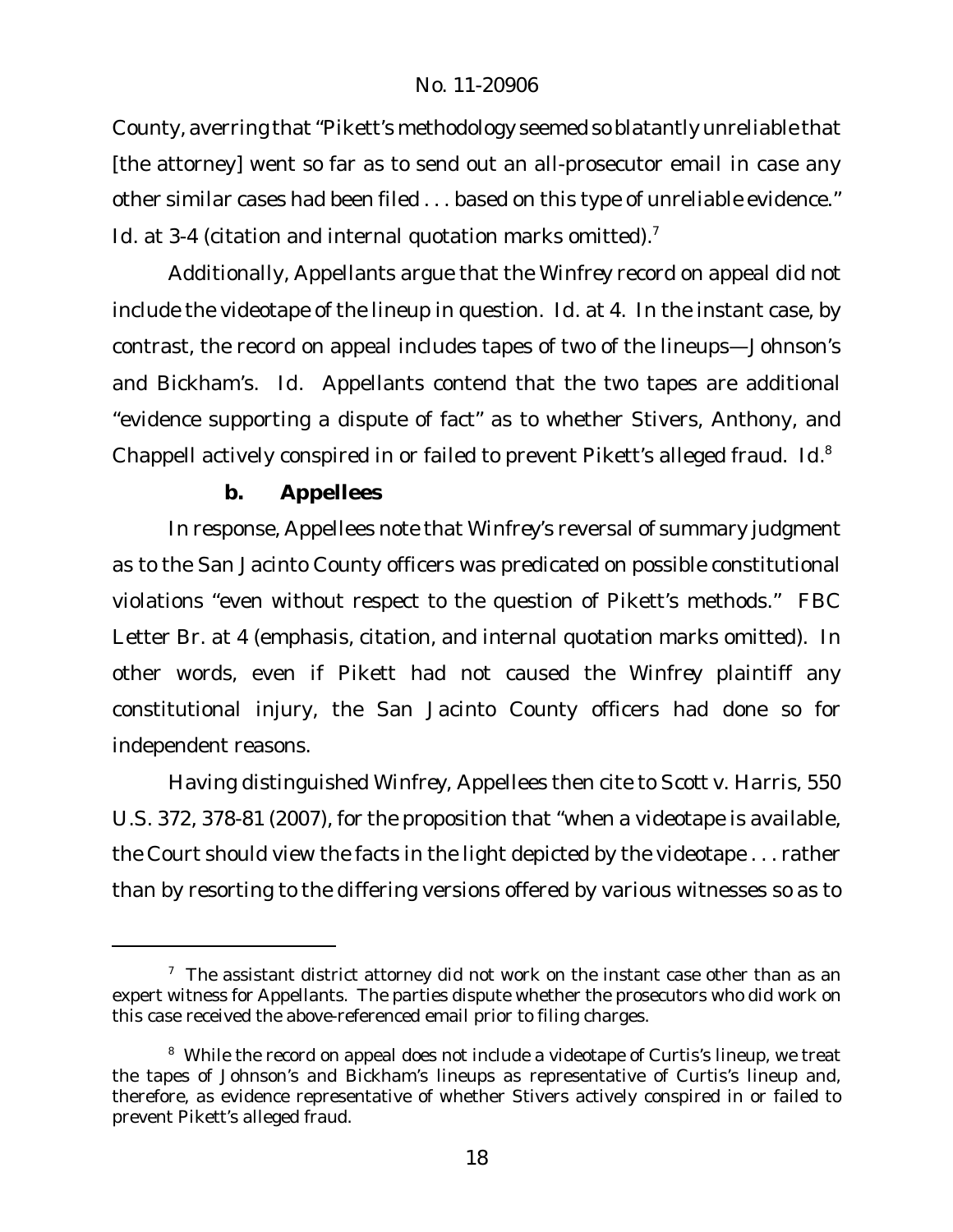create disputed issues of fact." FBC Letter Br. at 4-5. Moreover, Appellees argue that the fact that Anthony and Chappell videotaped the lineups of Johnson and Bickham demonstrates that the officers "were not trying to hide anything" with respect to the lineups. Hous. Letter Br. at 4.

Appellees also contend that, in *Winfrey*,the evidence corroborating Pikett's dog-scent lineup itself—from the drop-trail and from the informant—was compromised by alleged constitutional violations. FBC Letter Br. at 5. In the instant case, by contrast, independent and untainted sources of corroboration included, with respect to Curtis: (i) his vicinity to the crime scene; (ii) the crowbar with markings matching the T-Mobile store's door, which HPD officers spotted in Curtis's car and which Curtis seemingly attempted to conceal; (iii) the unopened T-Mobile merchandise in Curtis's car; and (iv) the apparent match of Curtis's driver's license photo to the still from the surveillance video. Hous. Letter Br. at 4 n.1.<sup>9</sup> With Respect to Johnson and Bickham, sources of corroboration included: (i) the surveillance video of the gasoline can purchase by both men; (ii) the witnesses from the general public who identified Johnson; (iii) a motive on the part of Johnson; and (iv) a false alibi on the part of Johnson. *Id.*<sup>10</sup> Thus, Appellees contend that the instant Appellants cannot show that the HPD's reliance on Pikett's lineups caused them any harm "because probable cause would have existed . . . with or without Pikett's evidence." FBC Letter Br. at 5 (citation omitted).

Finally, Appellees note that, in the instant case, Appellants allege that Anthony and Chappell "coerced" Samuels into becoming "a jailhouse snitch." Hous. Letter Br. at 4. Appellees characterize this allegation as made up "out of

<sup>&</sup>lt;sup>9</sup> Additional independent and untainted sources of corroboration, not cited in Appellees' letter briefs, were the inconsistent alibis of Curtis and his passenger.

 $10$  An additional independent and untainted source of corroboration, not cited in Appellees' letter briefs, was the information from Samuels, who identified Bickham and reported Johnson's confession.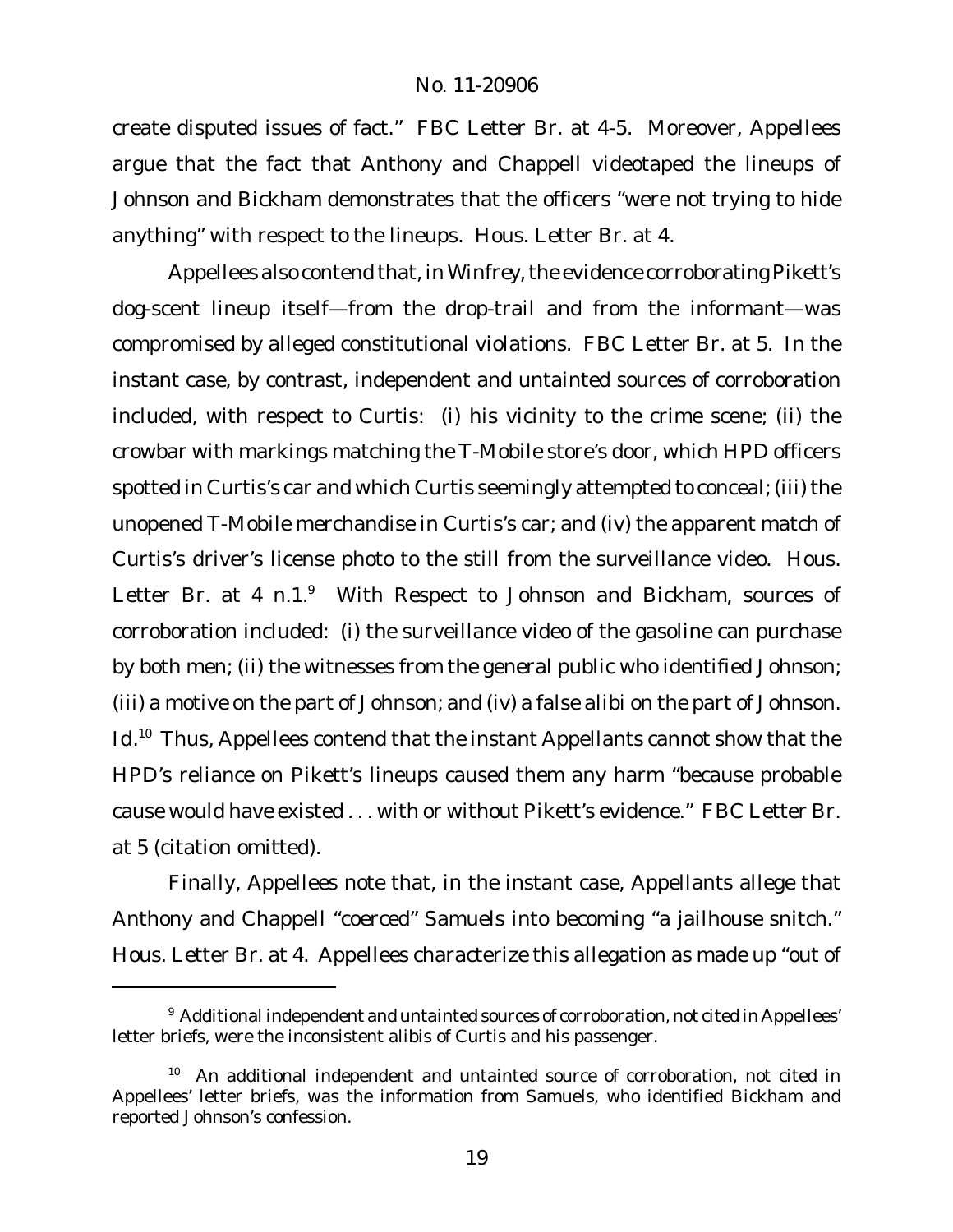thin air, without one shred of evidence" *Id.* They contend that FRCP 56(d) discovery based on this allegation would have been inappropriate because "nothing stopped Appellants from contacting [Samuels] or his attorney and obtaining an affidavit or evidence of any alleged coercion, or from presenting evidence from Johnson himself regarding [Samuels]." *Id.* Nothing in the record suggests that Appellants did so.

**3. Analysis**

*Winfrey* is clearly distinguishable as to the claims against Stivers, Anthony, and Chappell. Unlike in *Winfrey*, the instant Appellants do not assert constitutional tort claims that are independent of Pikett's dog-scent lineups. Indeed, Appellants implicitly concede as much. In their letter brief, they fail to address the *Winfrey* panel's "even without respect to [Pikett]" language.

Here, unlike in *Winfrey*, there is sufficient evidence to extinguish any genuine dispute as to whether Stivers, Anthony, and Chappell acted objectively unreasonably by being party to Pikett's lineups. The collective record—enumerated in the previous section discussing Appellees' arguments—shows that the officers would have satisfied the standard for probable cause even without the evidence from Pikett's lineups.<sup>11</sup> Therefore, the *Winfrey* panel's reversal of summary judgment as to the San Jacinto County officers was limited to the distinct factual posture of that case.

Furthermore, the particular facts of this case provide no additional reason to reverse the district court's grant of summary judgment. The assistant district attorney's opinion of Pikett's lineups, while probative, was just that—an opinion.

 $11$  For clarity, we note that, while the magistrate judge initially determined that there was insufficient probable cause to hold Curtis, the magistrate judge made that determination before Stivers matched Curtis's driver's license photo to the still from the surveillance video. At that point, if not earlier, Stivers had sufficient probable cause to continue investigating Curtis "even without respect to" Pikett's lineups.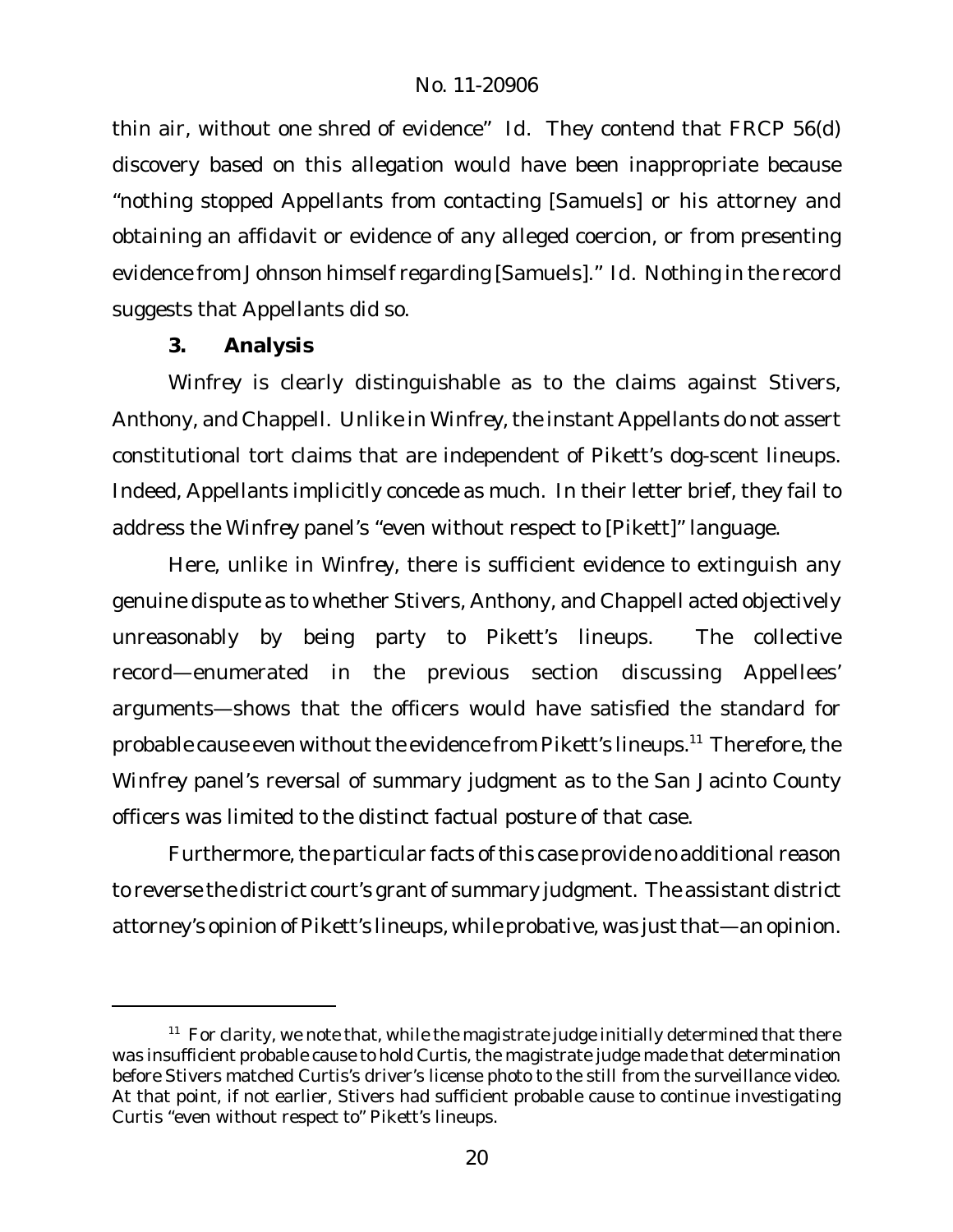Indeed, it is unclear if the actual prosecutor of this case was even aware of the assistant district attorney's opinion.

Finally, as Appellants note, the instant record includes videotapes of two of the lineups, which we have reviewed. Consistent with the Supreme Court's decision in *Scott*, we treat those tapes as conclusive as to the facts depicted in them. *See* 550 U.S. at 378-81. In other words, we will not recognize a fact dispute sufficient to overturn the summary judgment if the tapes settle that dispute.

Here, the tapes are not conclusive as to Appellants' "fraud" allegations. A reasonable jury might or might not find them suggestive of a fraud by Pikett, and of a failure to prevent, or of an active participation in, that fraud by Stivers, Anthony, and Chappell. Nevertheless, there is substantial evidence corroborating probable cause. Thus, even if Pikett did manipulate or misrepresent his results, which is uncertain, Appellants were not incrementally harmed. They could have been arrested, charged, and indicted regardless. We will not disturb the district court's summary judgment in such circumstances.<sup>12</sup>

In sum, *Winfrey* is distinguishable as to the claims against Stivers, Anthony, and Chappell. Moreover, the unique facts of this case provide no alternative reason to reverse summary judgment or the district court's denial of Appellants'FRCP56(d) request. Accordingly, we affirm the district court's grant of summary judgment as to those officers.

**C.** *Winfrey* **is distinguishable as to the claims against Pikett.**

**1. Background on** *Winfrey*

The *Winfrey* panel concluded that the plaintiff had raised a sufficient factual issue as to whether "Pikett [had] cued his dogs during the scent line-up" in question. 2012 WL 3062159, at \*6. It explained that the scent lineup had

 $12$  The fact that the officers willingly permitted Pikett's lineups to be officially recorded further counsels against their liability for fraud, or for the failure to prevent it.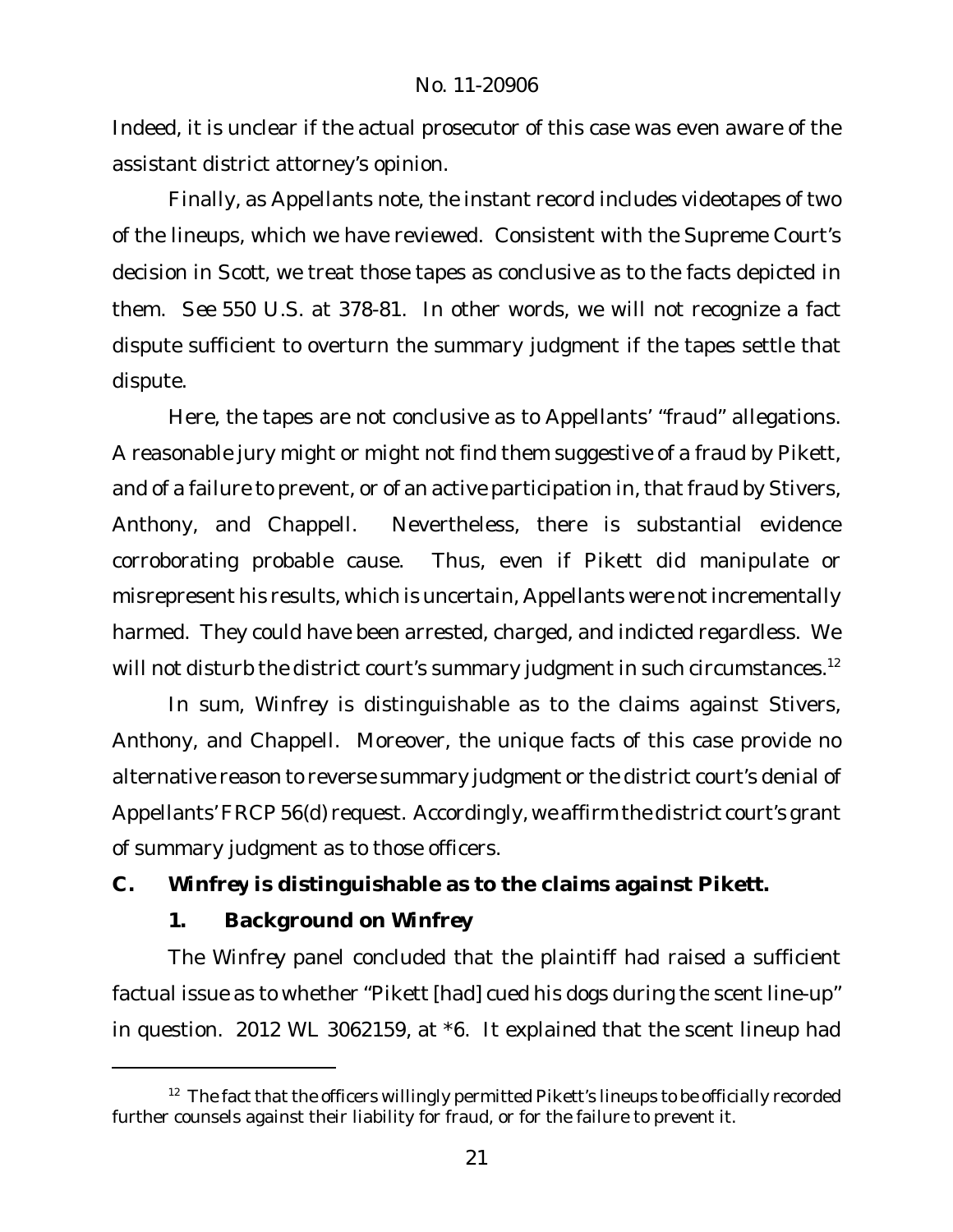been videotaped, but that the tape had not been included in the record on appeal. *Id.* Nevertheless, both parties had offered conflicting interpretations of the tape's contents. *Id.*

The plaintiff's expert had opined that Pikett's lineup procedures were "more consistent with him using his ability to see inside the cans and identify which can contains the target pad than relying on his dogs to identify the can by odor." *Id.* (internal quotation marks omitted). The expert had added that Pikett's actions "were consistent with attempting to induce a behavior, *i.e.*, cuing, specifically 'jerking' on the dogs' leashes and strategically stopping as he paced down the row of cans." *Id.* (internal quotation marks omitted). Pikett, by contrast, had "denie[d] that he cued the dogs or otherwise used procedures that allowed him to 'cheat.'" *Id.*

Thus, the panel on appeal identified "a sufficient issue of material fact" as to whether "Pikett [had] made knowing efforts to secure a false identification." *Id.* (citation and internal quotation marks omitted). Such efforts would have "violate[d] clearly established constitutional rights." *Id.* (citation omitted). Accordingly, the panel reversed the district court's summary judgment, which the district court had granted on the basis of qualified immunity. *Id.*

In general, the panel concluded that the district court had not abused its discretion by denying the plaintiff's request for supplemental FRCP 56(d) discovery. *Id.* at \*12. However, the panel determined that the district court should have allowed the plaintiff's specific request for a report that Pikett had prepared, in connection with another case, that the plaintiff's expert had alleged "was a substantially different version of the same report produced in this case." *Id.* The panel noted that, "[g]iven this potential material discrepancy in a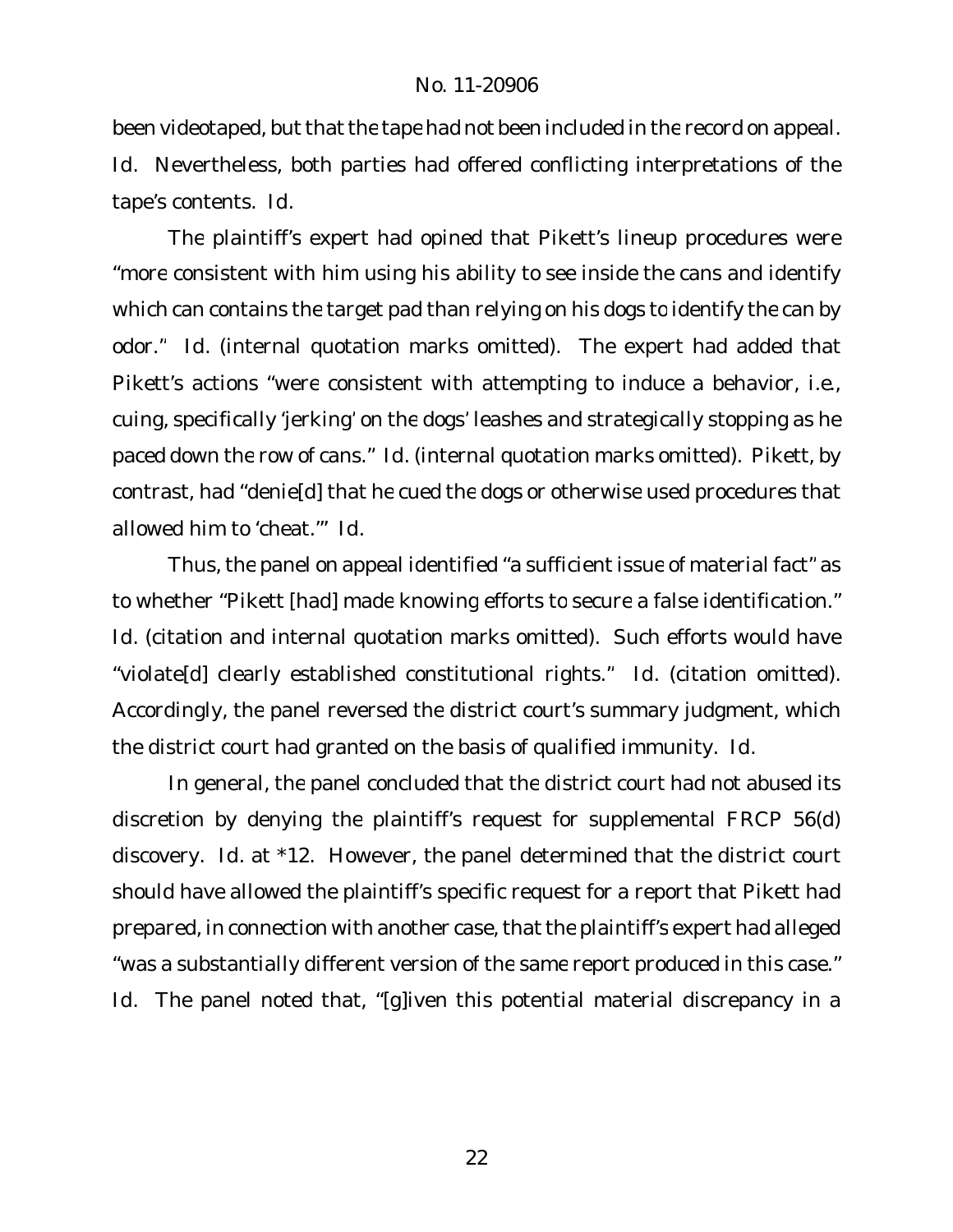heavily relied-upon report and the specificity of [the plaintiff's] request, the district court should have allowed [the plaintiff] access to the document." *Id.*<sup>13</sup>

**2. The Parties' Arguments Concerning the Applicability of** *Winfrey* **a. Appellants**

Appellants argue that"the *Winfrey* Court answered a pure question of law when it credited certain expert reports and concluded that they were sufficient to create a dispute of fact" as to whether Pikett had manipulated or misrepresented the results of his lineups. Appellants' Letter Br. at 2. "Because that very same issue is now before this Court in a virtually identical fact pattern," this Court should rule the same way as to that legal question. *Id.*

## **b. Appellees**

In response, Appellees argue that "*Winfrey* reverse[d] the district court's grant of summary judgment . . . based upon a narrow evidentiary ruling," namely that "the video [was] not in the record on appeal." FBC Letter Br. at 4 (citation and internal quotation marks omitted). In the instant case, by contrast, the record on appeal includes videotapes of two of the lineups in question. *Id.*

Appellees also repeat the same arguments, provided above in the previous section, concerning independent corroborating evidence: namely, that Pikett's lineups did not cause Appellants any harm "because probable cause would have existed . . . with or without Pikett's evidence." *Id.* at 5 (citation omitted).

**3. Analysis**

Here, *Winfrey* again is distinguishable. In *Winfrey*, the plaintiff's expert submitted a report documenting his review of the dog-scent lineup at issue, which had been videotaped. The tape itself was not in the record on appeal. In the instant case, the same expert is participating on behalf of Appellants.

<sup>&</sup>lt;sup>13</sup> This report concerned the drop-trail from the crime scene. Since the instant case did not involve a drop-trail, the report is inapplicable to the instant case's disposition.